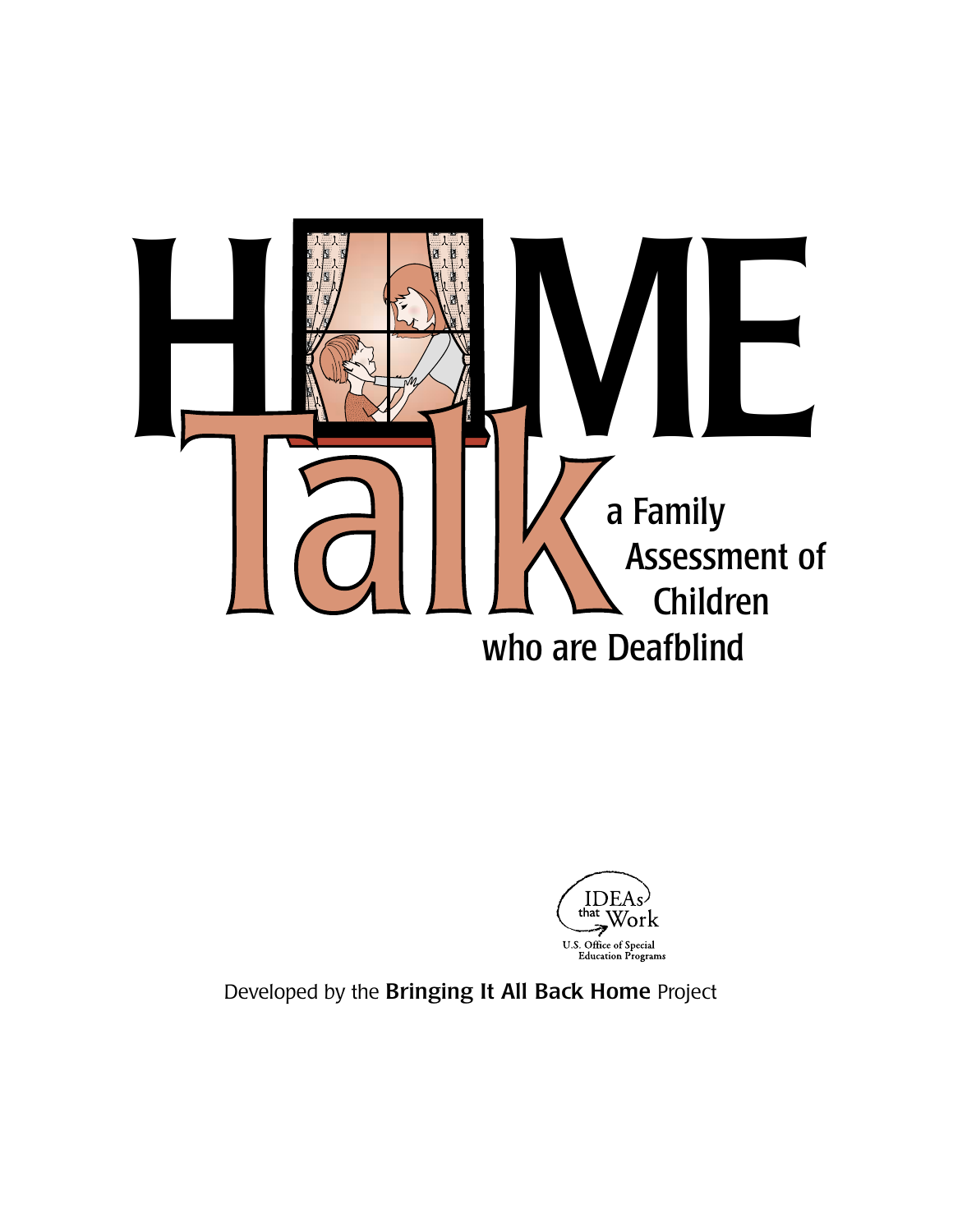### **HomeTalk**

was developed by the following team of parents and professionals: John Harris, Nancy Hartshorne, Tracy Jess, Harvey Mar, Charity Rowland, Nancy Sall, Shaunie Schmoll, Philip Schweigert, Linda Unruh, Nancy Vernon, Tandy Wolf

The **Bringing It All Back Home** Project was a collaborative effort of

### **Design to Learn Projects Oregon Institute on Disability & Development Oregon Health & Science University Portland, OR**

and

### **College of Physicians and Surgeons Columbia University New York, NY**

This project was supported in part by the U.S. Department of Education, Office of Special Education Programs (OSEP) grant #H324M980032. Opinions expressed herein are those of the authors and do not necessarily represent the position of the U.S. Department of Education.

### **Copies of HomeTalk are available from DB-LINK:**

| Call       | (800) 438-9376            |
|------------|---------------------------|
| <b>TTY</b> | (800) 854-7013            |
| email      | dblink@tr.wou.edu         |
| or write   | <b>DB-LINK</b>            |
|            | <b>Teaching Research</b>  |
|            | <b>345 N Monmouth Ave</b> |
|            | Monmouth, OR 97361        |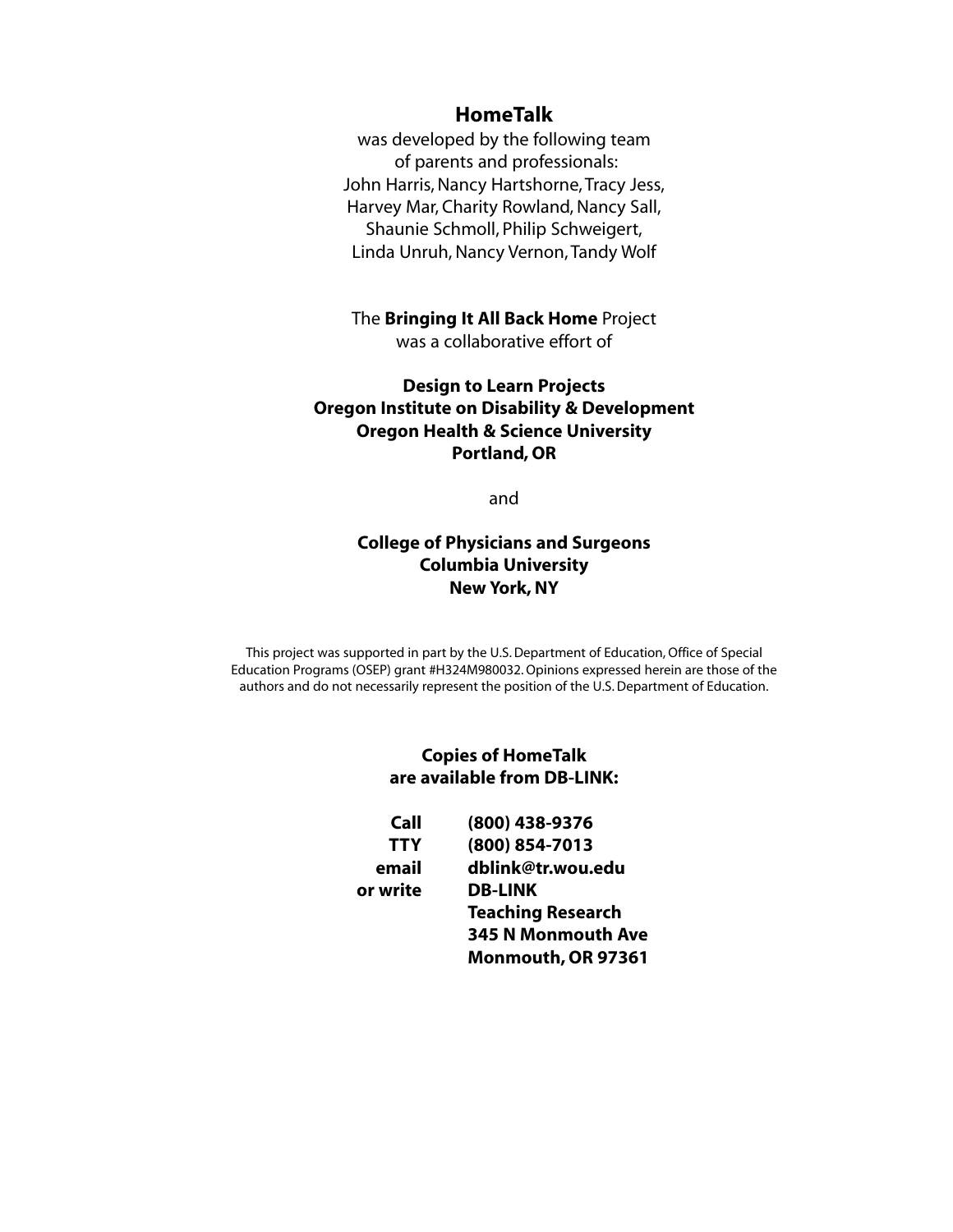# **General Instructions**

*HomeTalk* is an assessment tool for parents and care providers of children who are deafblind and who have other disabilities. Its purpose is to help you participate in the planning of your child's educational program. As a parent or care provider, you have the best opportunities to make observations of your child at home and in the community. *HomeTalk* can provide a broad picture of your child's skills, special interests, and personality.

*HomeTalk* was developed by a group of parents and professionals who know the importance of collaboration. Your assessment will be very helpful to members of your child's educational team, such as teachers, therapists, special instructors, and aides, who may not know your child well or have the chance to observe your child outside of the school. You can use *HomeTalk* to:

- help develop an Individualized Educational Plan (IEP)
- review your child's progress and needs at a school meeting
- introduce your child to new staff members
- summarize important information about your child.

There are four parts to *HomeTalk*.

Part I will provide basic information about your child's home and family, health, hearing and vision, communication skills, and development.

**Part 2** will describe your child's interests, talents, habits, routines, special needs, and behaviors. This part allows other people to learn who your child is and what he or she is really like.

Part 3 will rate your child's skills in four different areas: People Skills (social interaction), Solving Everyday Problems, Exploring the Environment, and Discovery and Learning. Many skills and tasks are listed here (e.g.,"Stops for traffic before crossing the street."). *HomeTalk* **presumes that every child can accomplish every task**, and that some children will need more help than others.Therefore, you will rate your child in terms of how much help he or she needs from you or another person in order to perform each task with success. In some cases, your child may need total assistance. In other cases, your child may be able to perform the task or activity with little or no help. You will end up with a total "score" for each skill area. These scores will be used in Part 4 of *HomeTalk*.

**Part 4** is designed as a "parent-professional worksheet." It is highly recommended that you complete Part 4 with another member of your child's educational team (e.g., teacher, speech-language therapist, education coordinator). Part 4 explains how each skill area is involved in school and classroom activities. It then provides a list of educational goals and activities within each skill area. Using the scores from Part 3, you can identify those goals and activities that match your child's skills and needs. Note, however, that Part 4 is merely a "worksheet," a tool to help you think about your child's educational program. You may need to modify goals, consider other needs, or think of learning tasks and activities that are better suited to your child's interests and abilities.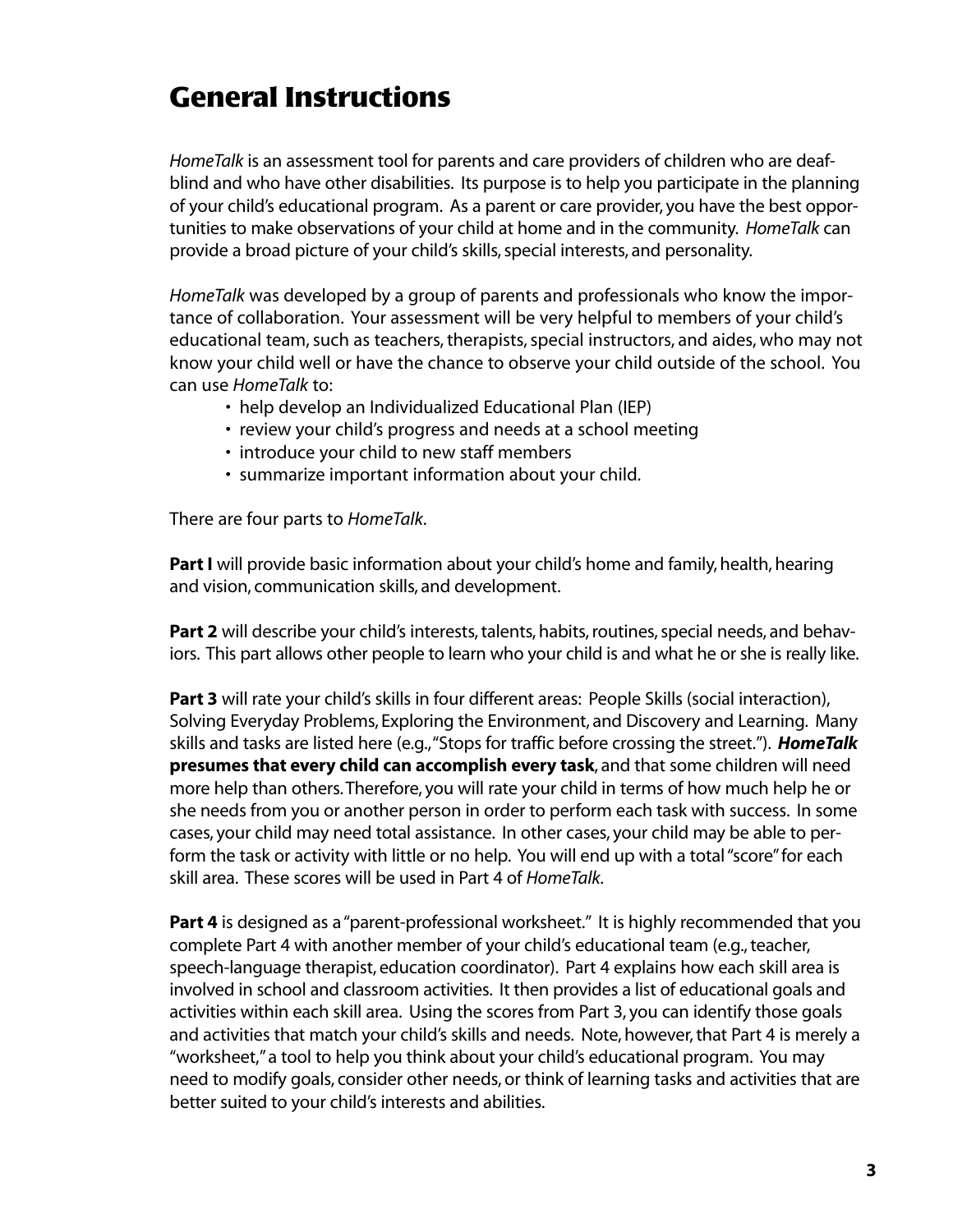As you go through *HomeTalk*, it may be helpful to keep these things in mind:

- **Take your time**. You do not have to complete this assessment within a certain period. It might even help to stop and observe your child from time to time as you do the assessment.
- **Work with your child's teacher or another member of the educational team.** Some parents and care providers may find it helpful to complete some or all of this tool with a professional.
- **Provide examples or explanations** of your child's skills and behaviors in the spaces provided. Don't be afraid to state the obvious. Observations that might not seem important to you can be very helpful to others.
- **Be as specific as possible** in your responses. For example, an item in Part 2 asks you to describe your child's favorite things to do. Instead of simply writing something like "play, listen to music, go to the park" describe the activities as completely as you can (e.g.,"set up a parking garage and pretend to park the toy cars; sing and clap and lipsynch when we listen to the Beatles; go down the slide at the playground head first").
- **Ask friends or relatives who know your child to participate** in the assessment by offering their opinions and observations.
- **Don't worry about exact scores**. The scores are not "grades" and do not mean that your child is above or below average. These scores are meant to be used only to help identify appropriate educational goals. If, for example, you can't decide whether to use a rating of 3 or 4, just choose one and move on. The scoring procedures allow for this flexibility.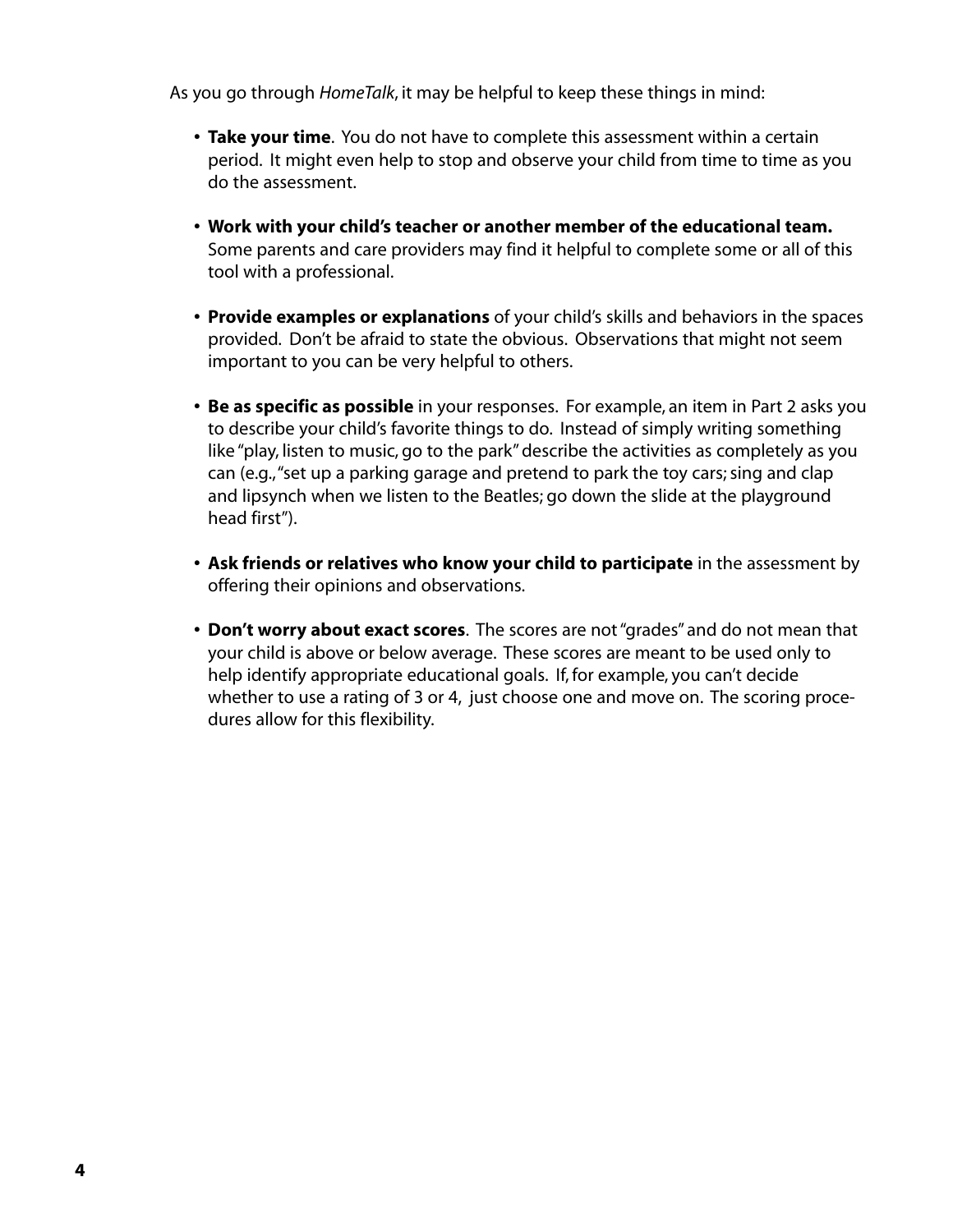| Person Completing HomeTalk experience and the control of the control of the control of the control of the control of the control of the control of the control of the control of the control of the control of the control of |  |
|-------------------------------------------------------------------------------------------------------------------------------------------------------------------------------------------------------------------------------|--|

# **Part 1: The Basics Instructions**

Part 1 of this assessment tool helps you provide background information about your child. Part 1 has five sections:

# **A. My Child at Home**

# **B. Health and Medical Information**

**C. Hearing and Vision**

# **D. Communication Skills**

# **E. Cognitive and Physical Development**

Read each statement carefully. Provide the information about your child and/or check the box which best describes your child. If a statement does not apply to you or your child, write "NA" across the item. Feel free to add details on the back page, or to attach other important information (e.g., medical reports, reports of previous assessments, your own notes).

Attach photo of your child here.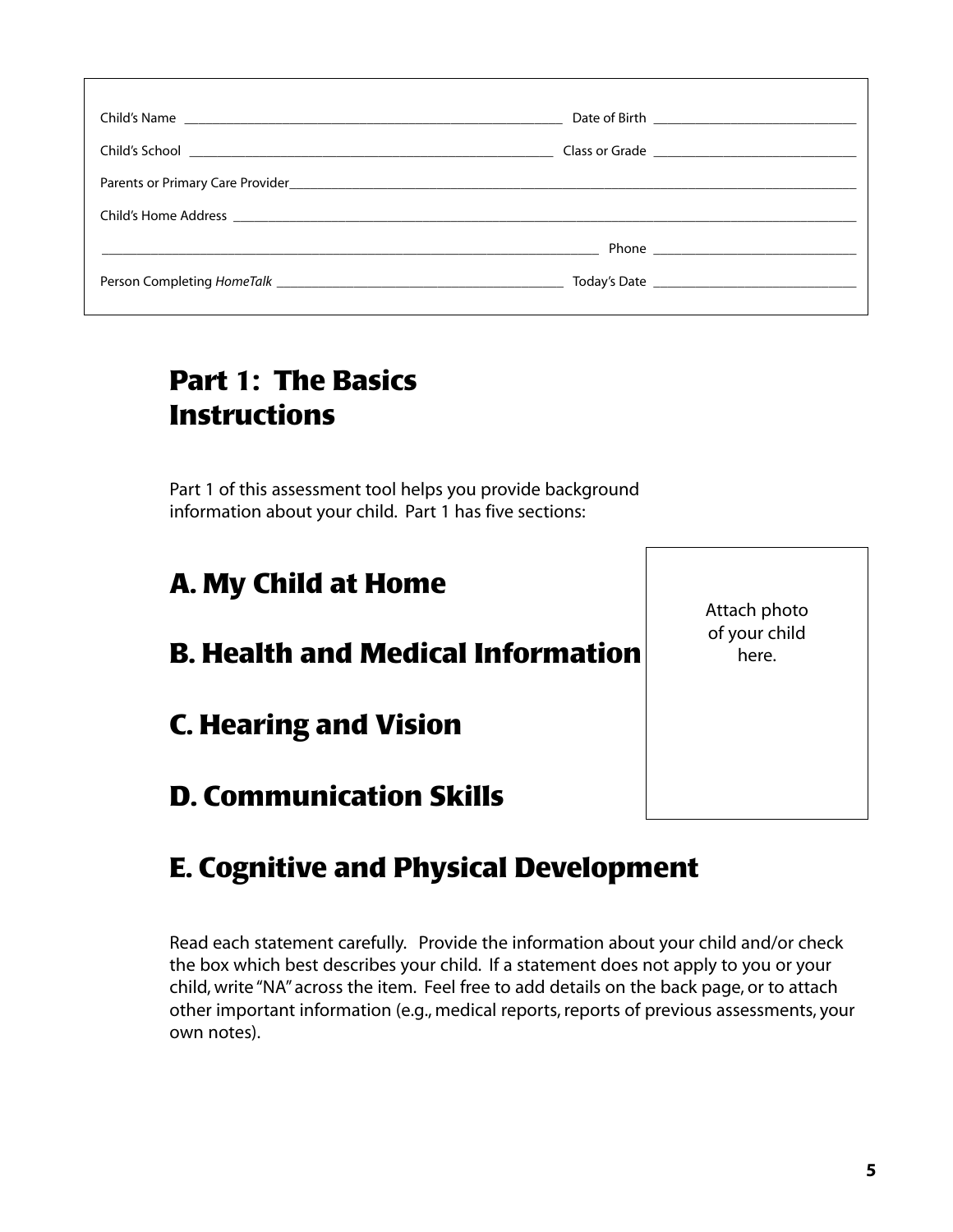|   | <b>A. My Child at Home</b>                                                         |
|---|------------------------------------------------------------------------------------|
| 1 | My child lives with (list all members of household and their ages):                |
|   |                                                                                    |
|   |                                                                                    |
|   | 2 Other people who know my child well or who provide care (describe relationship): |
|   |                                                                                    |
|   |                                                                                    |
|   | We also use the following language(s) at home: _________________________________   |
|   | Additional background information about my child:                                  |
|   |                                                                                    |
|   | <b>B. Health and Medical Information</b>                                           |
|   | (a) My child's medical diagnosis is:                                               |
|   | (b) Some important things to know about my child and this condition are:           |
|   |                                                                                    |
|   |                                                                                    |

(c) More information about this condition is enclosed:  $\Box$  yes  $\Box$  no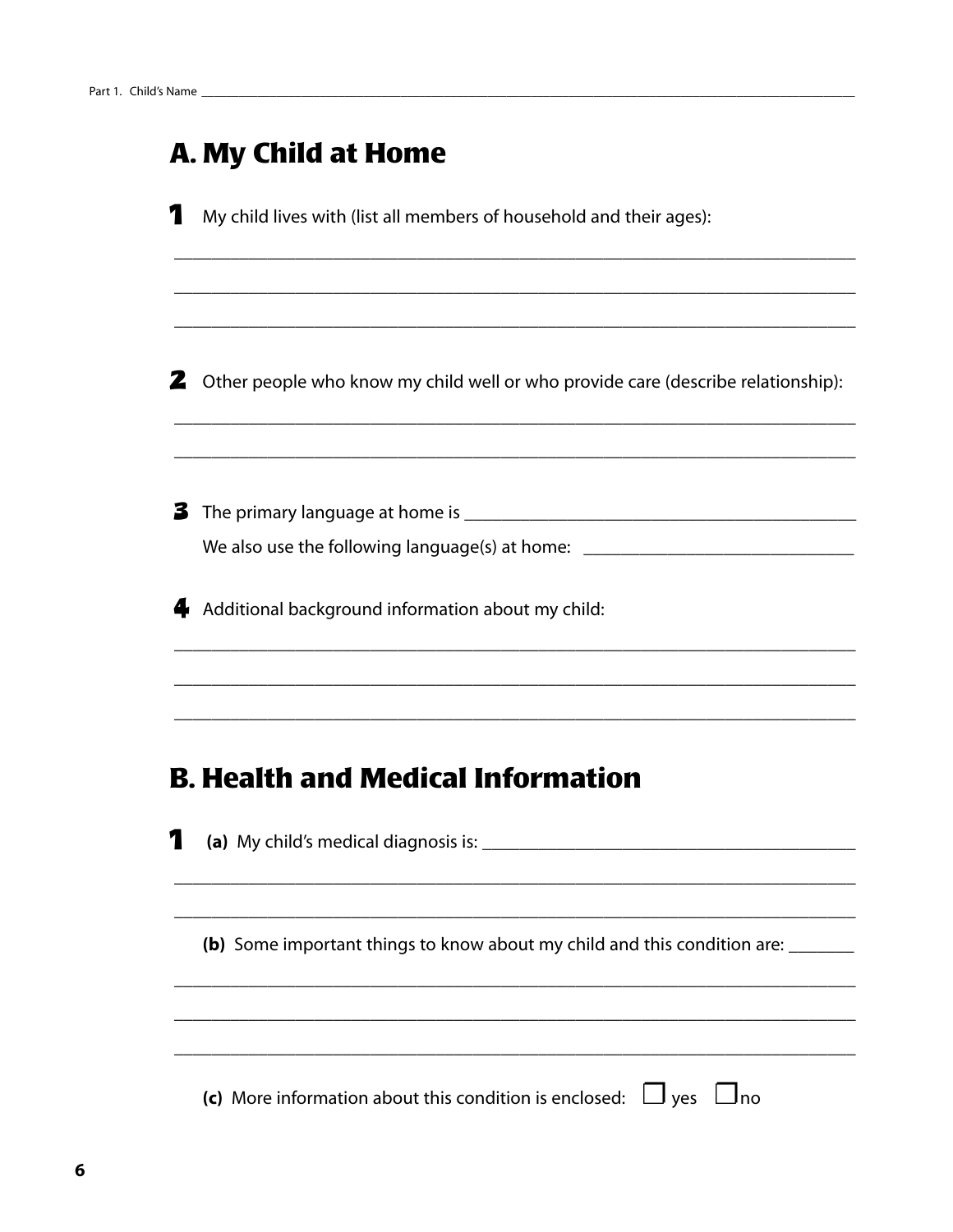| 2 | My child's medical condition (or changes in health) affects his/her moods or           |
|---|----------------------------------------------------------------------------------------|
|   |                                                                                        |
|   |                                                                                        |
| З | My child tells me that he/she does not feel well in the following ways:                |
|   |                                                                                        |
|   | Keep in mind the following things about my child's eating (e.g., G-tube; restrictions; |
|   |                                                                                        |
|   |                                                                                        |
|   |                                                                                        |
|   |                                                                                        |
| 5 | My child sleeps $\Box$ well $\Box$ so-so $\Box$ poorly (describe): ___________________ |
|   |                                                                                        |
|   |                                                                                        |

6 My child takes the following medication:

| Medicine | Taken at Home/School | Special Concern/Effects on My Child |
|----------|----------------------|-------------------------------------|
|          |                      |                                     |
|          |                      |                                     |
|          |                      |                                     |
|          |                      |                                     |
|          |                      |                                     |
|          |                      |                                     |
|          |                      |                                     |
|          |                      |                                     |
|          |                      |                                     |
|          |                      |                                     |
|          |                      |                                     |
|          |                      |                                     |
|          |                      |                                     |
|          |                      |                                     |
|          |                      |                                     |
|          |                      |                                     |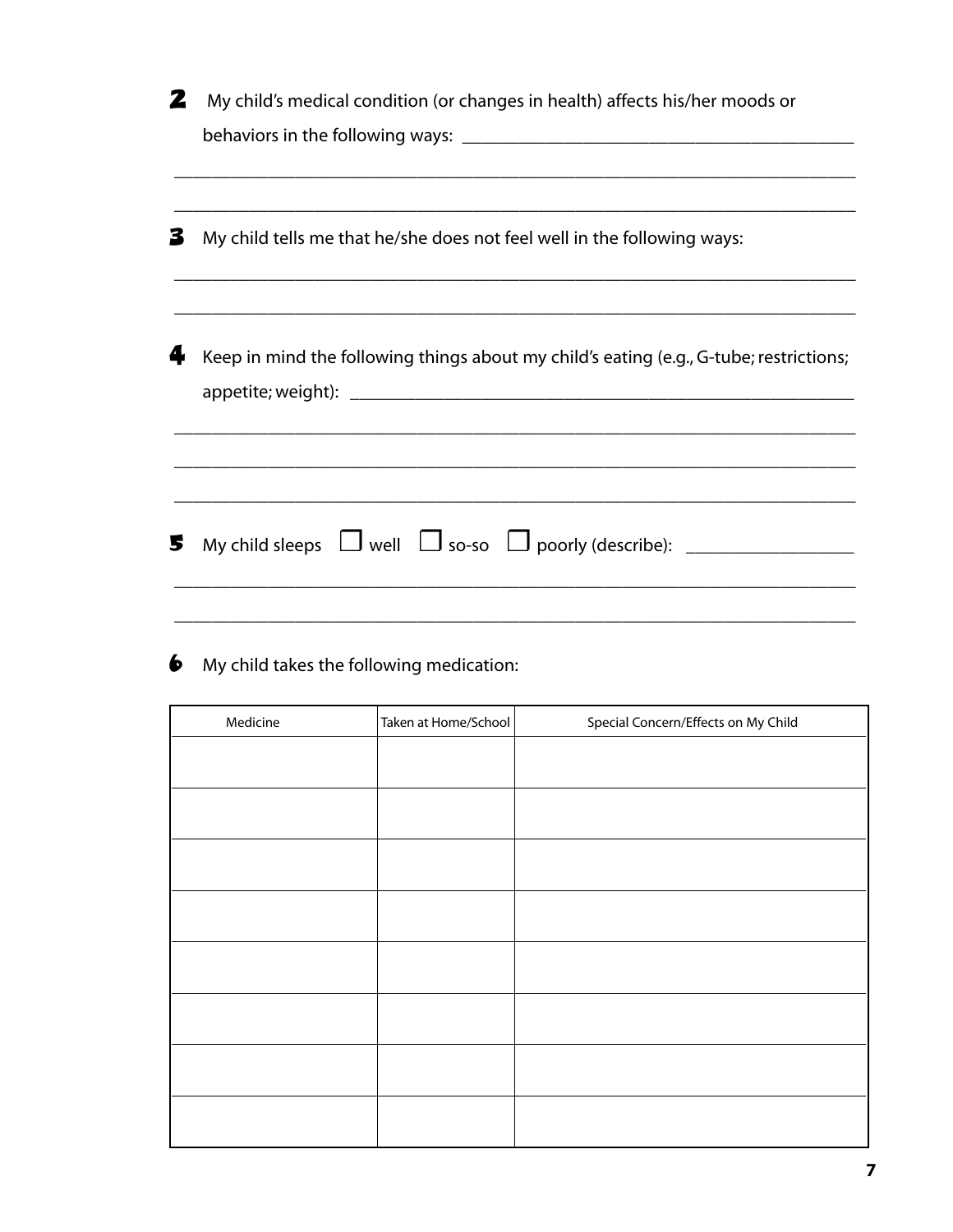### 7 Other important health-related problems to keep in mind:

| <b>Health-Related Concern</b> | What it Affects           |
|-------------------------------|---------------------------|
| <b>Example:</b> Reflvx        | feeding and eating skills |
| Example: Seizures             | alertness and mood        |
|                               |                           |
|                               |                           |
|                               |                           |
|                               |                           |
|                               |                           |
|                               |                           |

# **C. Hearing and Vision**

| 1 | (a) My child can be described as deafblind: $\Box$ yes $\Box$ no                                  |
|---|---------------------------------------------------------------------------------------------------|
|   | <b>2</b> (a) I would describe my child's visual ability as follows:                               |
|   |                                                                                                   |
|   | <b>(b)</b> My child's vision is: $\Box$ stable $\Box$ will get worse over time OR $\Box$ not sure |
| 3 | My child has been blind/visually impaired since: $\Box$ birth OR age                              |
| 4 | My child's visual acuity (e.g., 20/200) is: left _______________                                  |
|   | right ________________   both ______________                                                      |
| 5 | My child's vision impairment is due to (e.g., Cataracts; Glaucoma; Cortical Impairment):          |
| 6 | My child uses the following devices and aids for vision (e.g., glasses, contact lenses):          |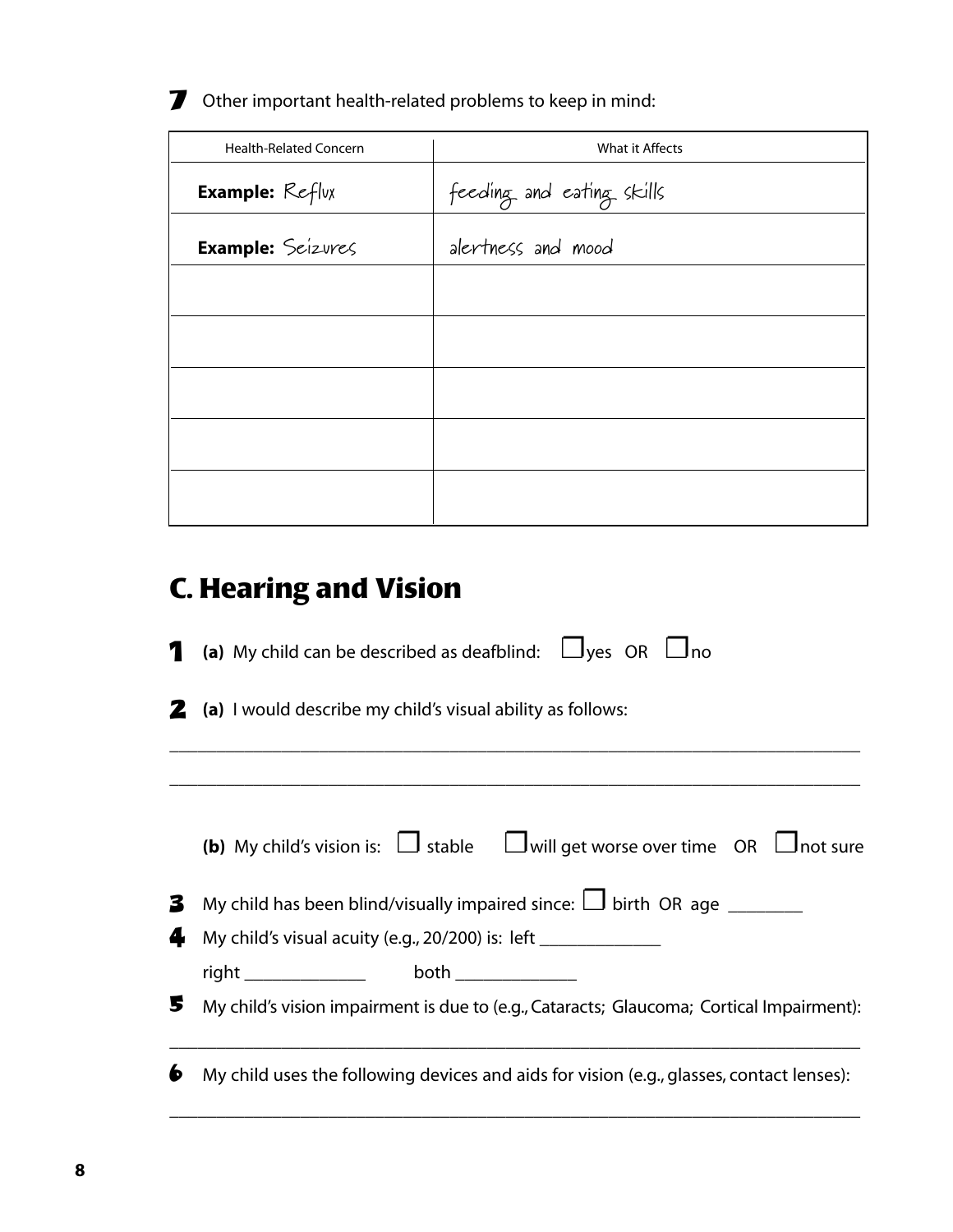7 **(a)** I would describe my child's hearing ability as follows:

|   | $\Box$ stable $\Box$ will get worse over time OR $\Box$ not sure<br>(b) My child's hearing is:                                   |
|---|----------------------------------------------------------------------------------------------------------------------------------|
| g | My child has been deaf/hearing impaired since: $\Box$ birth OR age ________                                                      |
| У | The degree of decibel loss is:                                                                                                   |
|   | My child's hearing impairment is (e.g., conductive; sensorineural; auditory processing):                                         |
|   | My child uses the following devices and aids for hearing (e.g., hearing aids, FM system,<br>cochlear implant):                   |
|   | <b>D. Communication Skills</b>                                                                                                   |
| 7 | Forms of communication used by my child include, but are not limited to (choose all<br>that apply):                              |
|   | Emotional Responses (e.g., facial grimaces, crying, smiling, looking)                                                            |
|   | Direct Behaviors (physical actions on people and things; e.g., grabs for toy, pushes<br>away bowl of food, tugs on person's arm) |
|   | Gestures (specific physical movements and actions which convey certain<br>meanings; e.g., waves hello)                           |

\_\_\_\_\_\_\_\_\_\_\_\_\_\_\_\_\_\_\_\_\_\_\_\_\_\_\_\_\_\_\_\_\_\_\_\_\_\_\_\_\_\_\_\_\_\_\_\_\_\_\_\_\_\_\_\_\_\_\_\_\_\_\_\_\_\_\_\_\_\_\_\_\_\_

- ❐ Vocalizations and sounds (word approximations such as "mo" for "more", whining, squealing)
- ❐ Signs (manual production of letters and words in a recognizable language; e.g., ASL)
- $\square$  Speech (oral production of words in a recognizable language; e.g., English, Spanish)
- $\Box$  Augmentation (aids or devices used for expression and/or reception; e.g., picture or object symbols, voice systems)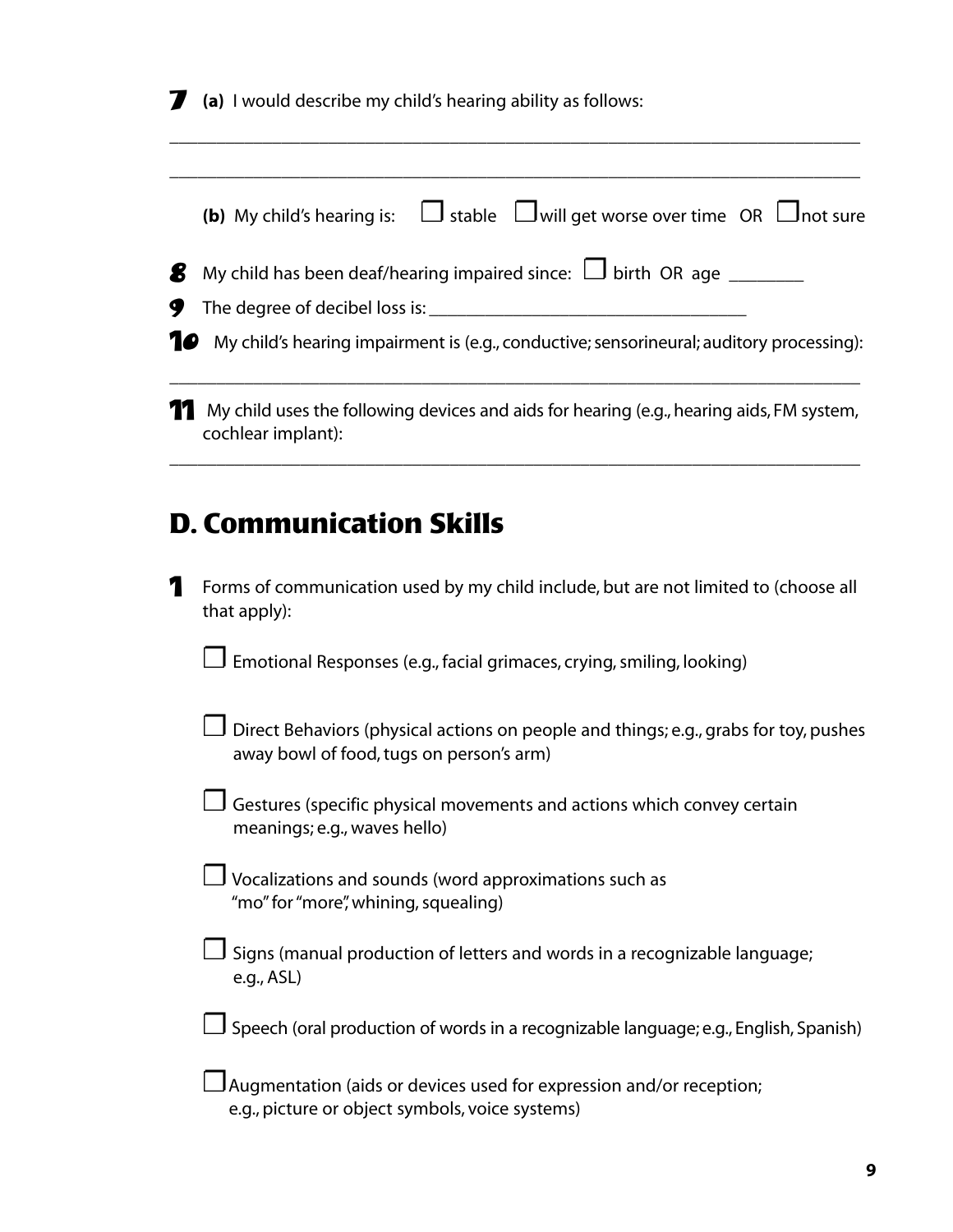| <b>2</b> The primary form of communication used by my child (e.g, the one form used most |
|------------------------------------------------------------------------------------------|
| often) is:                                                                               |

\_\_\_\_\_\_\_\_\_\_\_\_\_\_\_\_\_\_\_\_\_\_\_\_\_\_\_\_\_\_\_\_\_\_\_\_\_\_\_\_\_\_\_\_\_\_\_\_\_\_\_\_\_\_\_\_\_\_\_\_\_\_\_\_\_\_\_\_\_\_\_\_\_\_

- **3** My child's communication skills are best described by the following statement:
	- $\Box$  He/she makes reactions or noises or behaviors which I need to interpret, and which are difficult for an unfamiliar person to understand (e.g., opens eyes wide when loud music is played, thereby making me think he/she wants music).
	- $\Box$  He/she uses behaviors such as gestures, sounds, and body movements which most people can interpret or understand.
	- $\Box$  He/she uses single words, signs, picture symbols, or object symbols to represent basic needs (e.g., signs "more"; points to a desired object; says "ut" which can mean either "up" or "cup").
	- $\Box$  He/she uses some 2- to 5-word phrases and sentences using speech, signs, picture symbols, etc.
	- $\Box$  He/she uses verbal or sign language in complete sentences (e.g., uses language to tell about his/her day at school or to call a friend).

# **E. Cognitive and Physical Development**

1 **(a)** My child has a cognitive delay, which means that he/she learns skills and concepts more slowly than other children of the same age:

| $\Box$ yes |  | $\Box$ no OR $\Box$ unknown |
|------------|--|-----------------------------|
|            |  |                             |

**(b)** I would describe my child's cognitive delay as follows:

|                          | 2 My child's hand use/preference is: |  |
|--------------------------|--------------------------------------|--|
| $\Box$ right $\Box$ left | $\Box$ neither $\Box$ unknown        |  |

\_\_\_\_\_\_\_\_\_\_\_\_\_\_\_\_\_\_\_\_\_\_\_\_\_\_\_\_\_\_\_\_\_\_\_\_\_\_\_\_\_\_\_\_\_\_\_\_\_\_\_\_\_\_\_\_\_\_\_\_\_\_\_\_\_\_\_\_\_\_\_\_\_\_

\_\_\_\_\_\_\_\_\_\_\_\_\_\_\_\_\_\_\_\_\_\_\_\_\_\_\_\_\_\_\_\_\_\_\_\_\_\_\_\_\_\_\_\_\_\_\_\_\_\_\_\_\_\_\_\_\_\_\_\_\_\_\_\_\_\_\_\_\_\_\_\_\_\_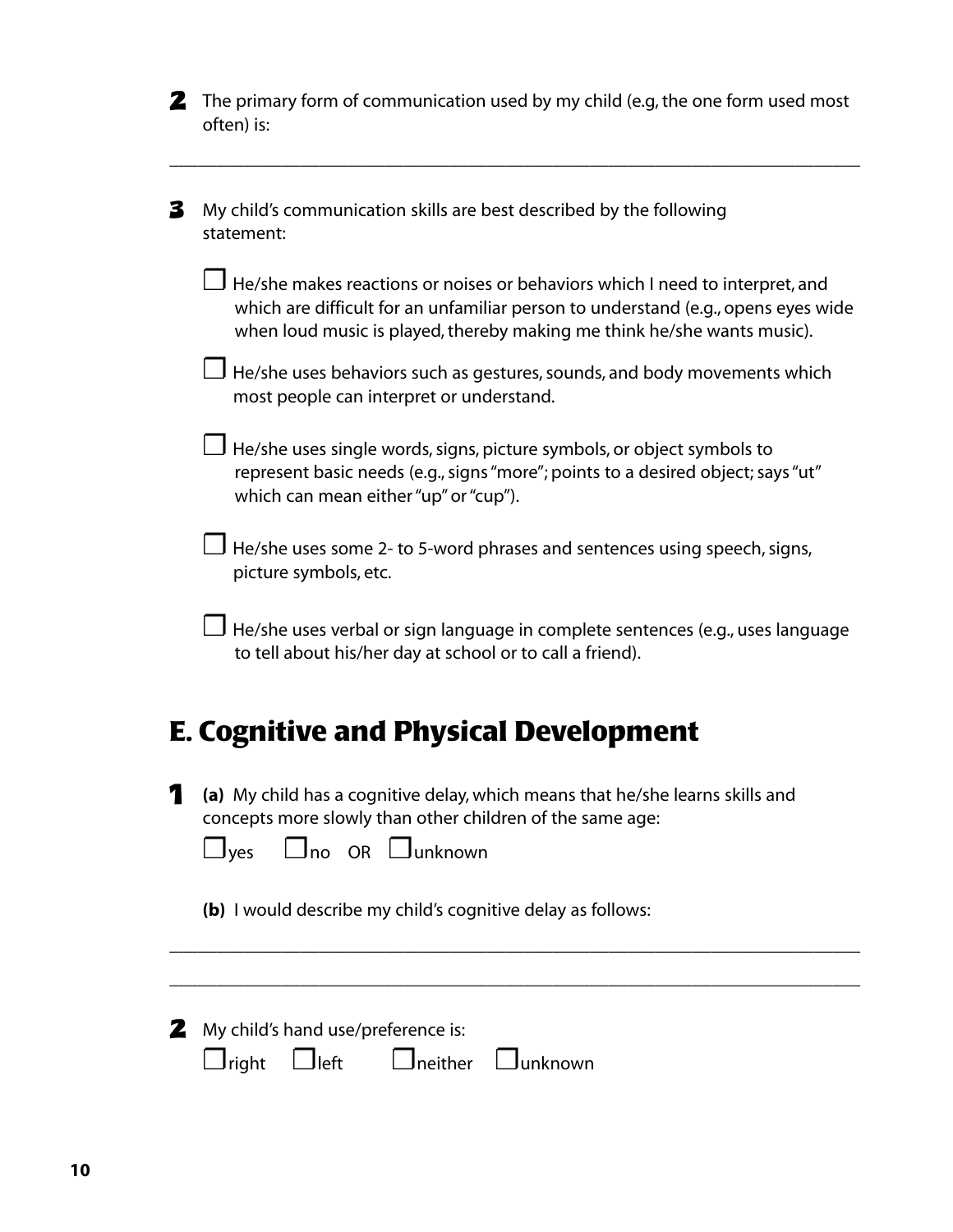| 3 |                                    | My child's specific physical disabilities or limitations are:                        |               |
|---|------------------------------------|--------------------------------------------------------------------------------------|---------------|
|   |                                    |                                                                                      |               |
| 4 | My child uses:                     | $\Box$ wheelchair $\Box$ white cane $\Box$ braces or orthotics $\Box$ walker         | $\Box$ other: |
|   |                                    |                                                                                      |               |
|   | $\Box$ yes OR $\Box$ no (describe) | My child has tactile and/or oral defensiveness (sensitivity to textures or touches): |               |
|   |                                    | $\bullet$ I would describe my child's physical abilities as follows:                 |               |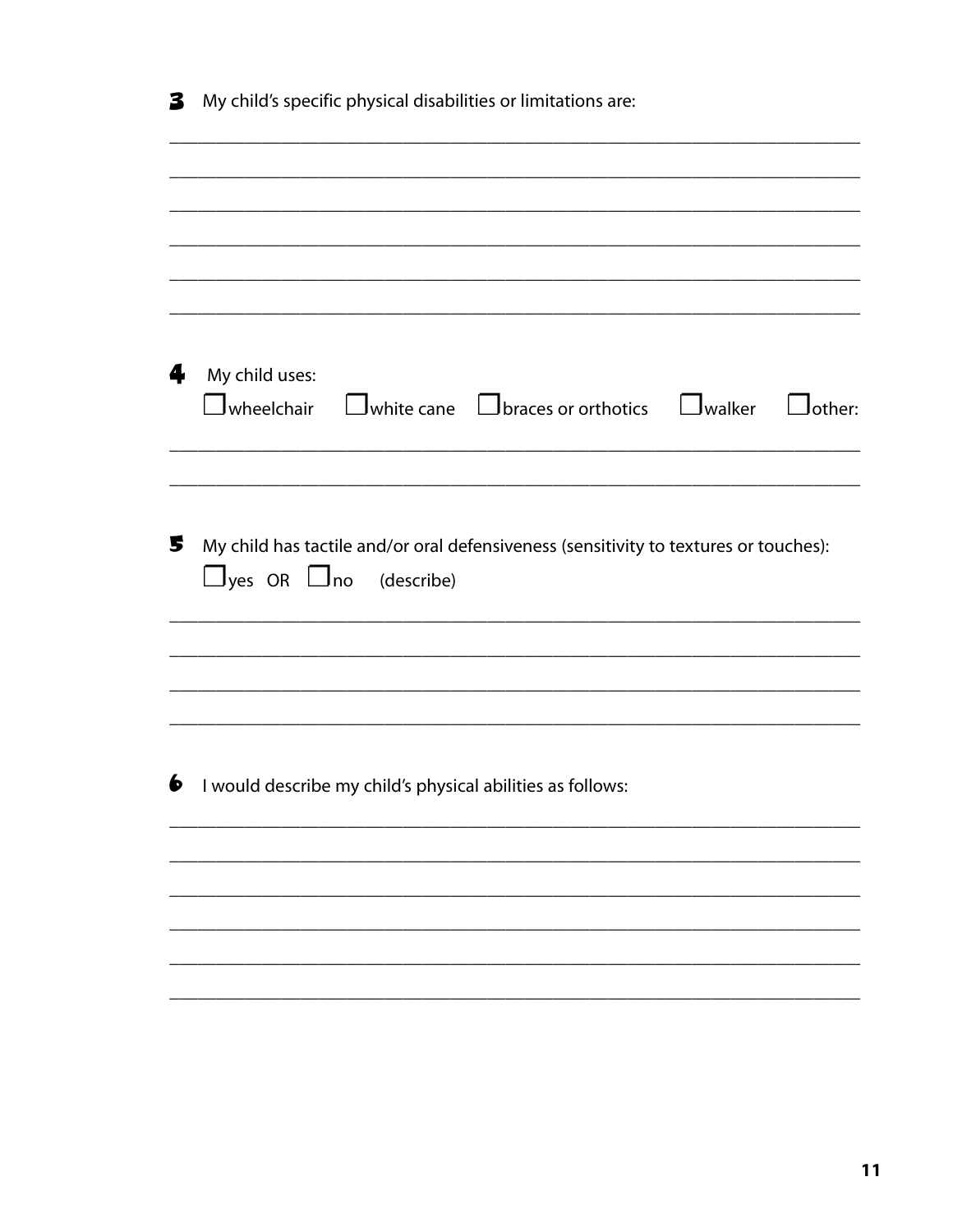# **Part 2: Who is my Child? Instructions**

Part 2 of HomeTalk will help others get to know your child. What are your child's likes and dislikes? Special interests? Habits and routines? How would you describe your child's personal qualities and strengths? What do you observe about your child that others might not have the opportunity to see? Part 2 has three sections:

# **A. A Few of my Child's Favorite Things**

# **B. Talents and Quirks**

# **C. Habits and Routines**

Section A asks you to "fill in the blanks" or complete the sentences. Read each statement and write down some thoughts about your child's interests. In some cases, you might need to imagine what your child's preferences are. Use examples when you can. This will help others picture what your child enjoys doing. Feel free to write more detailed information on additional pages. In Section B, circle "yes" or "no" and use the blank spaces to describe your child's special skills. In Section C, fill in the blanks with information about your child's daily routines.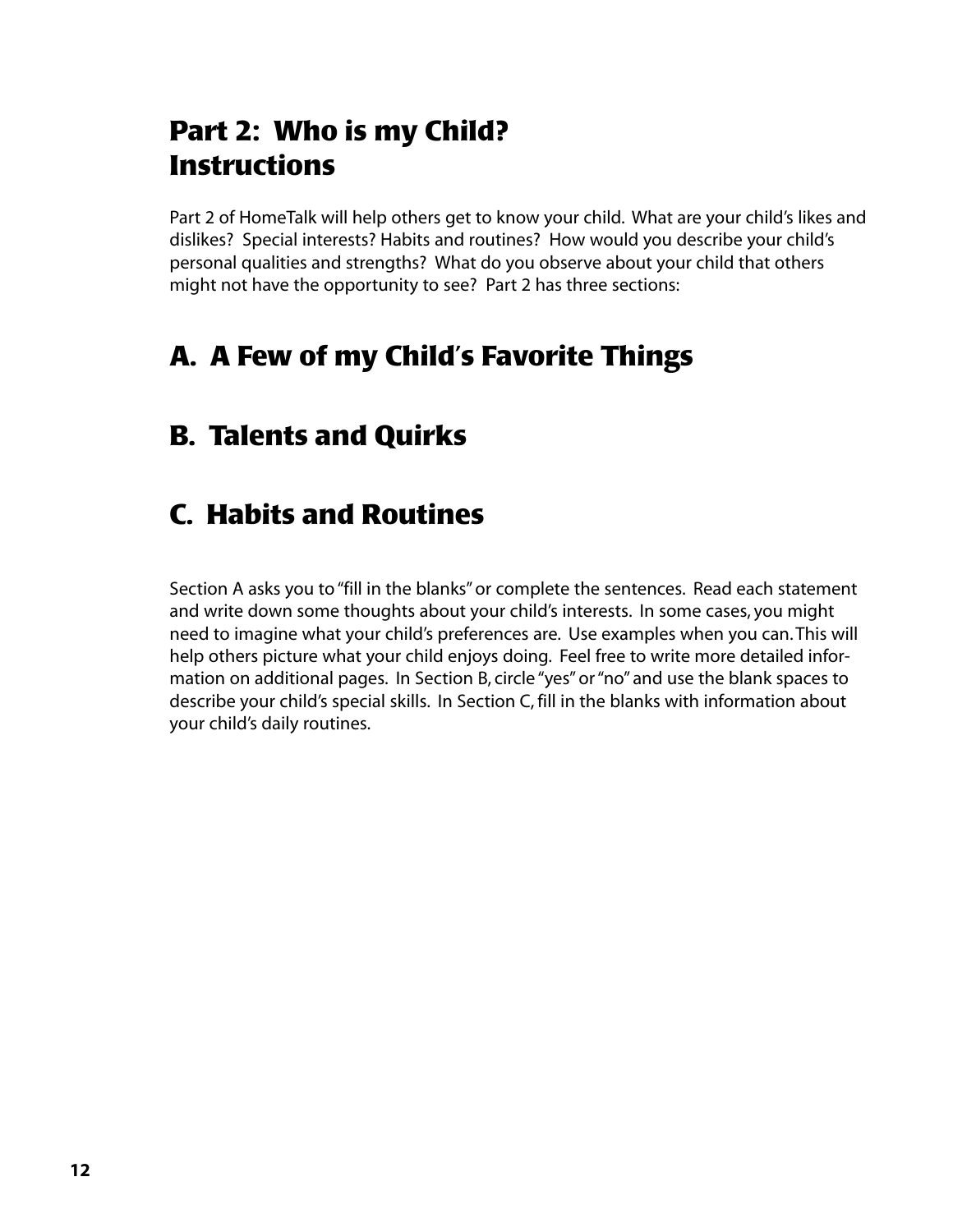# A Few of my Child's Favorite Things

- 1 My child's favorite things to do include: 2 Some things I think my child would enjoy doing with other children the same age would be:
- 3 A book or story that my child would want to read or listen to over and over again would be:
- 4 My child gets very excited when:

5 On a long trip, my child might want to have (favorite toy or object):

 $\bullet$  Some snacks that my child will rarely turn down are: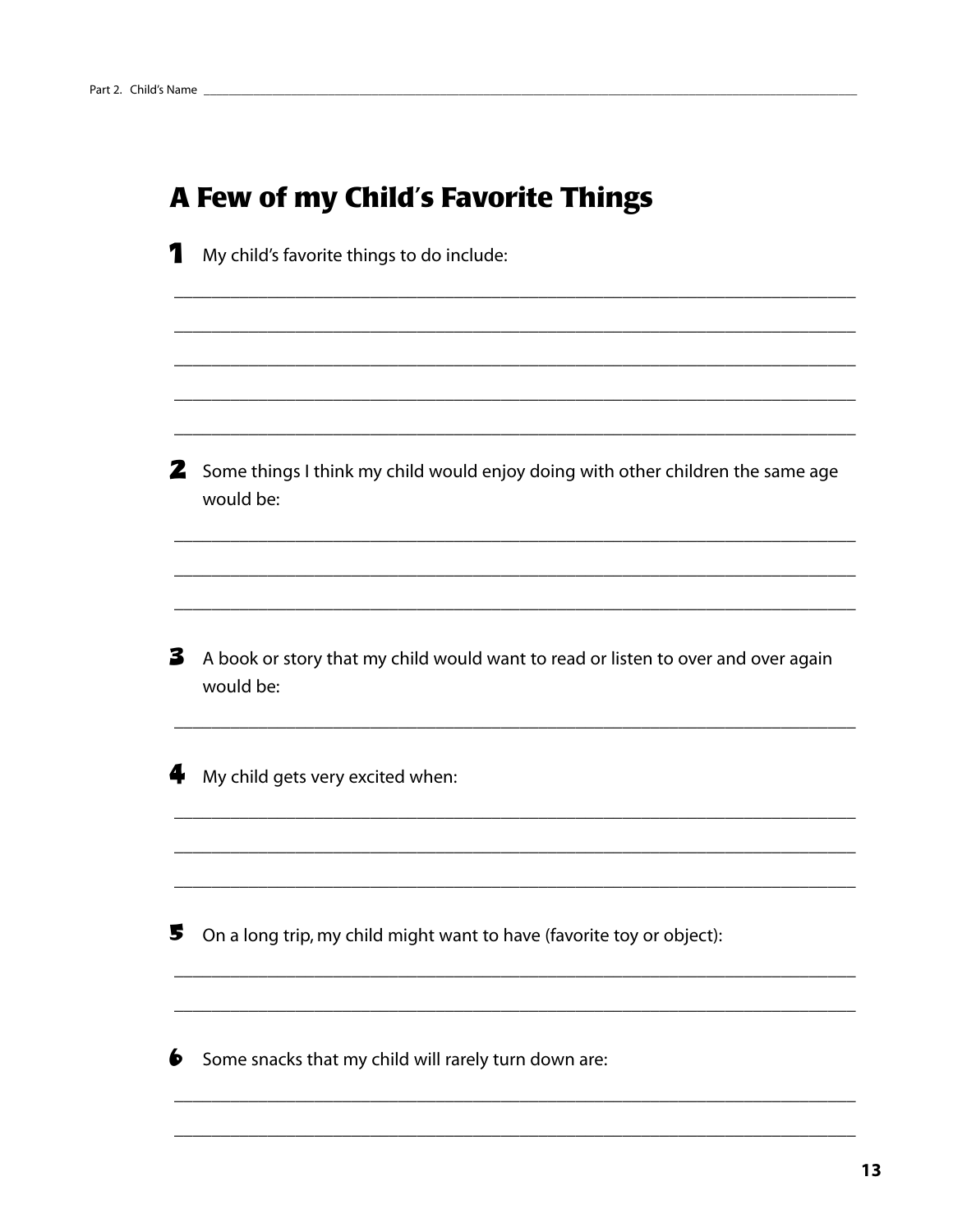|   | I think my child's favorite sport would be (explain why):                                                                               |
|---|-----------------------------------------------------------------------------------------------------------------------------------------|
| B | If my child were watching TV, he/she would watch (explain why):                                                                         |
| У | I would say that my child's favorite color is:                                                                                          |
|   | <b>10</b> Musical activities of interest to my child involve (e.g., specific songs; performers;<br>rhythm; instruments; type of music): |
|   |                                                                                                                                         |
|   | <b>T</b> If my child had a hobby it would most likely be (explain why):                                                                 |
|   | <b>12</b> My child would prefer to be with (e.g., specific friends or relatives):                                                       |

# **B. Talents and Quirks**

*Please circle yes or no for the following statements; include an explanation if desired.*

1 My child can do things at home that are not often seen in other *yes no*  places (e.g., read books or magazines; use independent living skills)

\_\_\_\_\_\_\_\_\_\_\_\_\_\_\_\_\_\_\_\_\_\_\_\_\_\_\_\_\_\_\_\_\_\_\_\_\_\_\_\_\_\_\_\_\_\_\_\_\_\_\_\_\_\_\_\_\_\_\_\_\_\_\_\_\_\_\_\_\_\_\_\_\_

\_\_\_\_\_\_\_\_\_\_\_\_\_\_\_\_\_\_\_\_\_\_\_\_\_\_\_\_\_\_\_\_\_\_\_\_\_\_\_\_\_\_\_\_\_\_\_\_\_\_\_\_\_\_\_\_\_\_\_\_\_\_\_\_\_\_\_\_\_\_\_\_\_

\_\_\_\_\_\_\_\_\_\_\_\_\_\_\_\_\_\_\_\_\_\_\_\_\_\_\_\_\_\_\_\_\_\_\_\_\_\_\_\_\_\_\_\_\_\_\_\_\_\_\_\_\_\_\_\_\_\_\_\_\_\_\_\_\_\_\_\_\_\_\_\_\_

\_\_\_\_\_\_\_\_\_\_\_\_\_\_\_\_\_\_\_\_\_\_\_\_\_\_\_\_\_\_\_\_\_\_\_\_\_\_\_\_\_\_\_\_\_\_\_\_\_\_\_\_\_\_\_\_\_\_\_\_\_\_\_\_\_\_\_\_\_\_\_\_\_

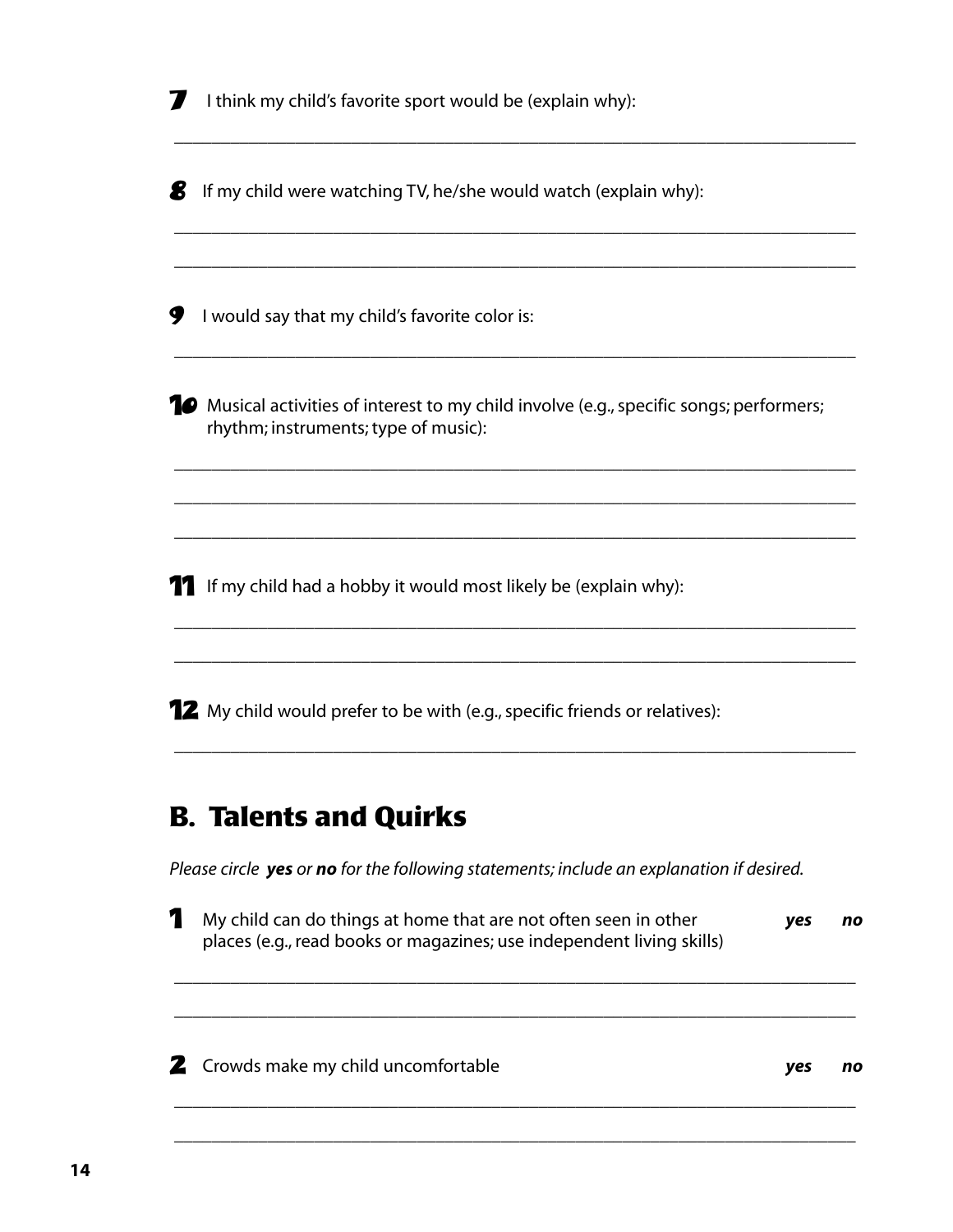| 3         | There is usually one particular thing that other people really like about<br>my child. Explain.                                     | yes | no |
|-----------|-------------------------------------------------------------------------------------------------------------------------------------|-----|----|
|           | My child has "hot buttons" (e.g., things that immediately get him/her upset)<br>Describe.                                           | yes | no |
| 5         | My child can handle changes well<br>(e.g., ending an activity or saying good-bye)                                                   | yes | no |
| $\bullet$ | My child shows when he/she is becoming upset or frustrated<br>(e.g., becomes quieter than usual; starts rocking). Provide examples. | yes | no |
|           | My child has repetitive or self-stimulation behaviors. Describe.                                                                    | yes | no |
| g         | People are often surprised when they see that my child can do the following:                                                        |     |    |
| У         | I would describe my child's personality as:                                                                                         |     |    |

\_\_\_\_\_\_\_\_\_\_\_\_\_\_\_\_\_\_\_\_\_\_\_\_\_\_\_\_\_\_\_\_\_\_\_\_\_\_\_\_\_\_\_\_\_\_\_\_\_\_\_\_\_\_\_\_\_\_\_\_\_\_\_\_\_\_\_\_\_\_\_\_\_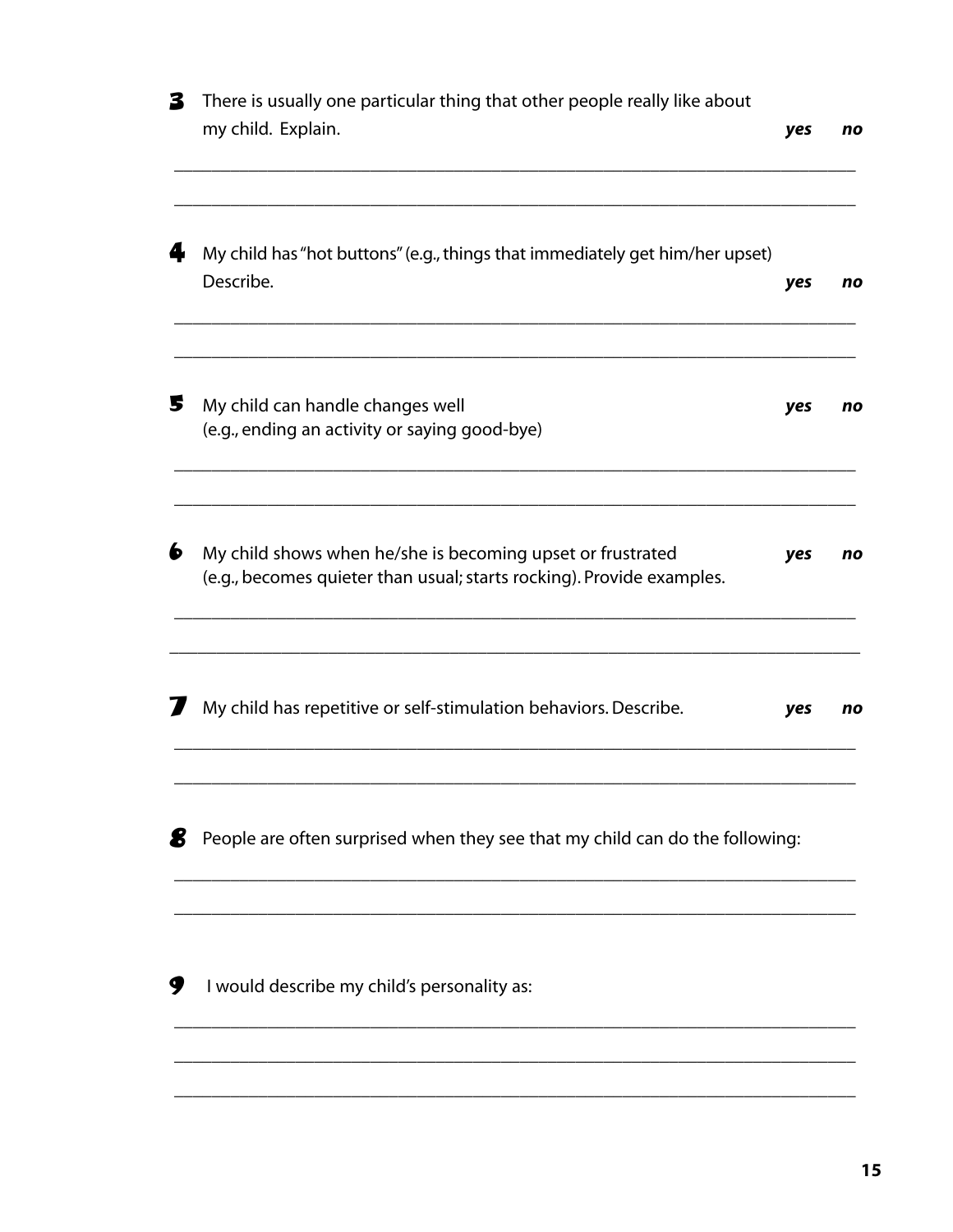# **C. Habits and Routines** (Special considerations or "tips" for helping my child during everyday routines) Positioning, moving, or lifting my child: 2 Helping my child with toileting/changing: 3 Helping my child with eating: 4 Helping my child with dressing: 5 Helping my child with special equipment (e.g, braces, cane, glasses, hearing aids):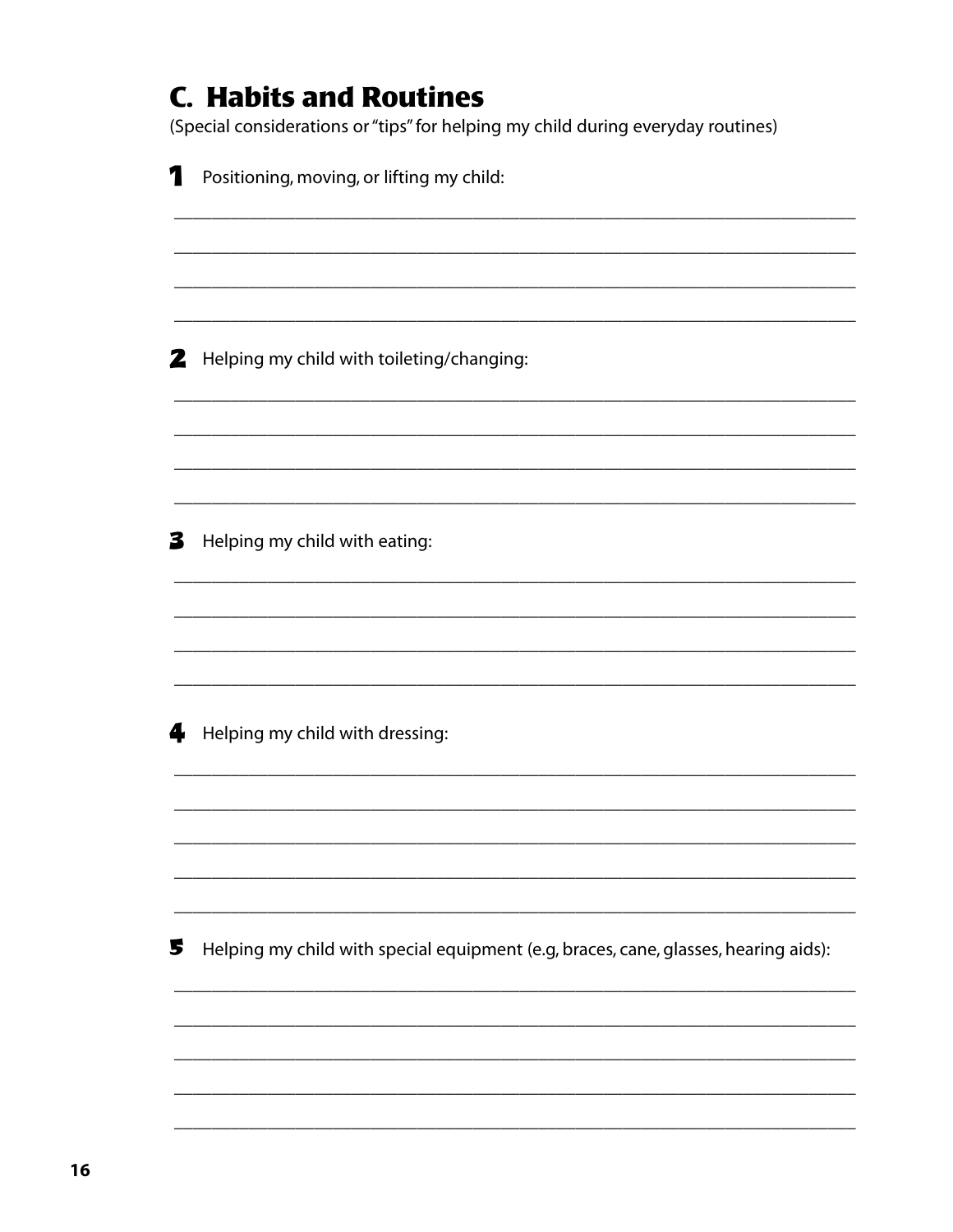| 6 | Gaining my child's participation or attention during tasks: |
|---|-------------------------------------------------------------|
|   |                                                             |
|   |                                                             |
|   |                                                             |
| I | Helping my child play or interact with others:              |
|   |                                                             |
|   |                                                             |
|   |                                                             |
|   |                                                             |
| 8 | Using "free time" such as recess or after lunch:            |
|   |                                                             |
|   |                                                             |
|   |                                                             |
| 9 | Other regular activities and routines:                      |
|   |                                                             |
|   |                                                             |
|   |                                                             |
|   |                                                             |
|   |                                                             |
|   |                                                             |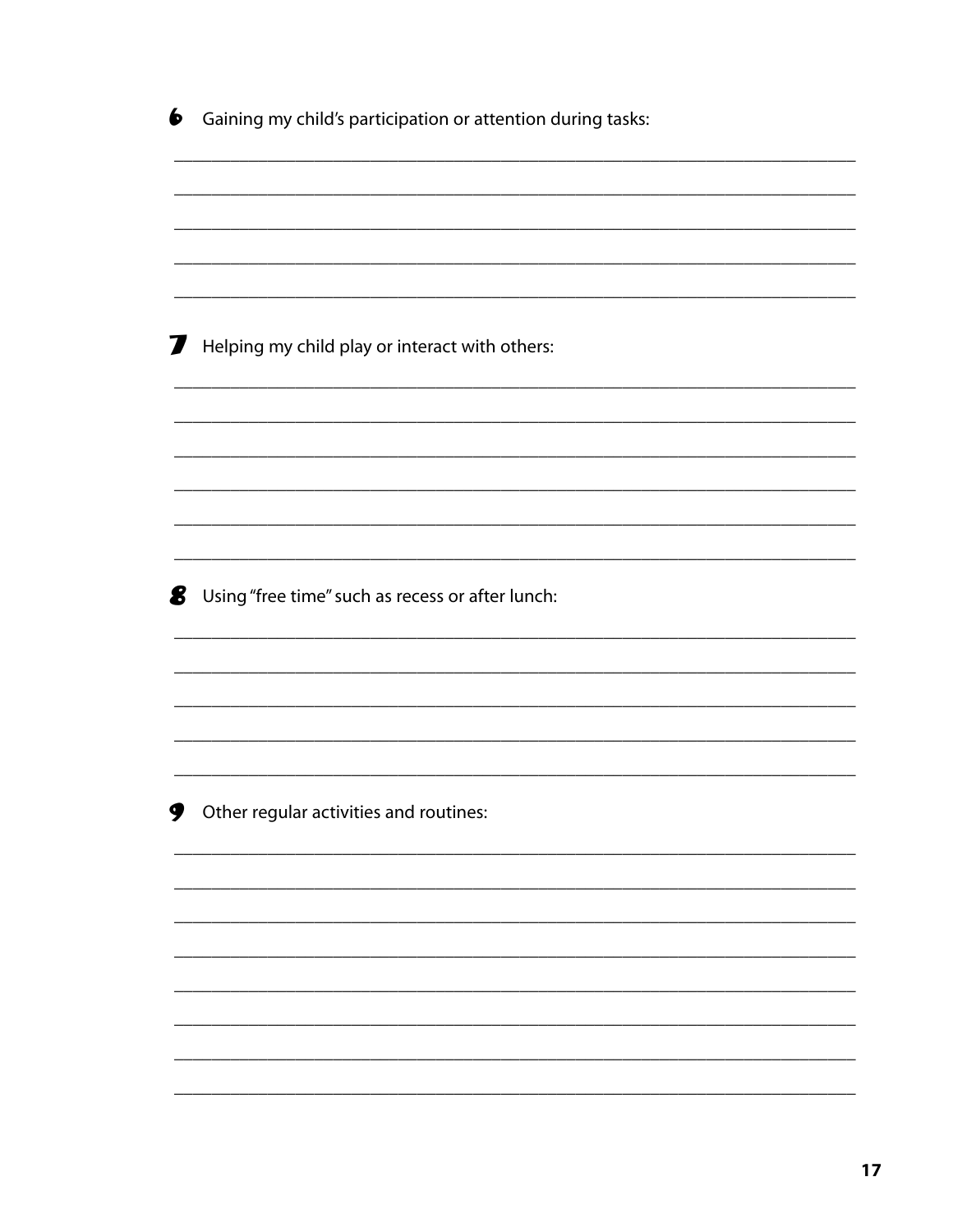# **Part 3: What are my Child's Competencies? Instructions**

In Part 3, you will assess your child's skills and behaviors in four areas:

### **A. People Skills C. Exploring the Environment**

### **B. Solving Everyday Problems D. Discovery and Learning**

Each of these four areas is divided into sections. For example, under **People Skills**, there are three sections: Social Interaction, Responding, and Basic Expression.

Each section consists of several statements. These statements describe a specific behavior or activity (e.g.,"My child seeks out a peer or sibling to initiate play."). You are to identify how much help your child needs in order to succeed in that activity. That is, you will rate the amount of support or help you or someone else must give your child to perform each activity.

You will use a rating scale that goes from 1 to 5. It is presumed that each child can perform each task on some level. As the numbers get larger, the child requires less help or support. Use the **Key – Level of Assistance** rating scale to describe the help your child requires to succeed on each activity or task.

At the end of each section, there is a space for a **Subtotal** score. Add up all of your ratings and enter it here. These scores will be transferred to Part 4.

| Key - Level of Assistance                                                                              |
|--------------------------------------------------------------------------------------------------------|
| 1 = I interpret my child's behaviors or communicate for my child/I give total assistance               |
| $2 = 1$ provide a lot of help                                                                          |
| $3 = 1$ provide help or prompts about half of the time                                                 |
| $4 = 1$ offer a little bit of help                                                                     |
| $5 = 1$ don't offer any assistance                                                                     |
|                                                                                                        |
| 1. Seeks out a peer or sibling to initiate play.                                                       |
|                                                                                                        |
| This means that I give my child total assistance. She does not look for her brother or go up to him by |
| herself, even if he's in the same room.                                                                |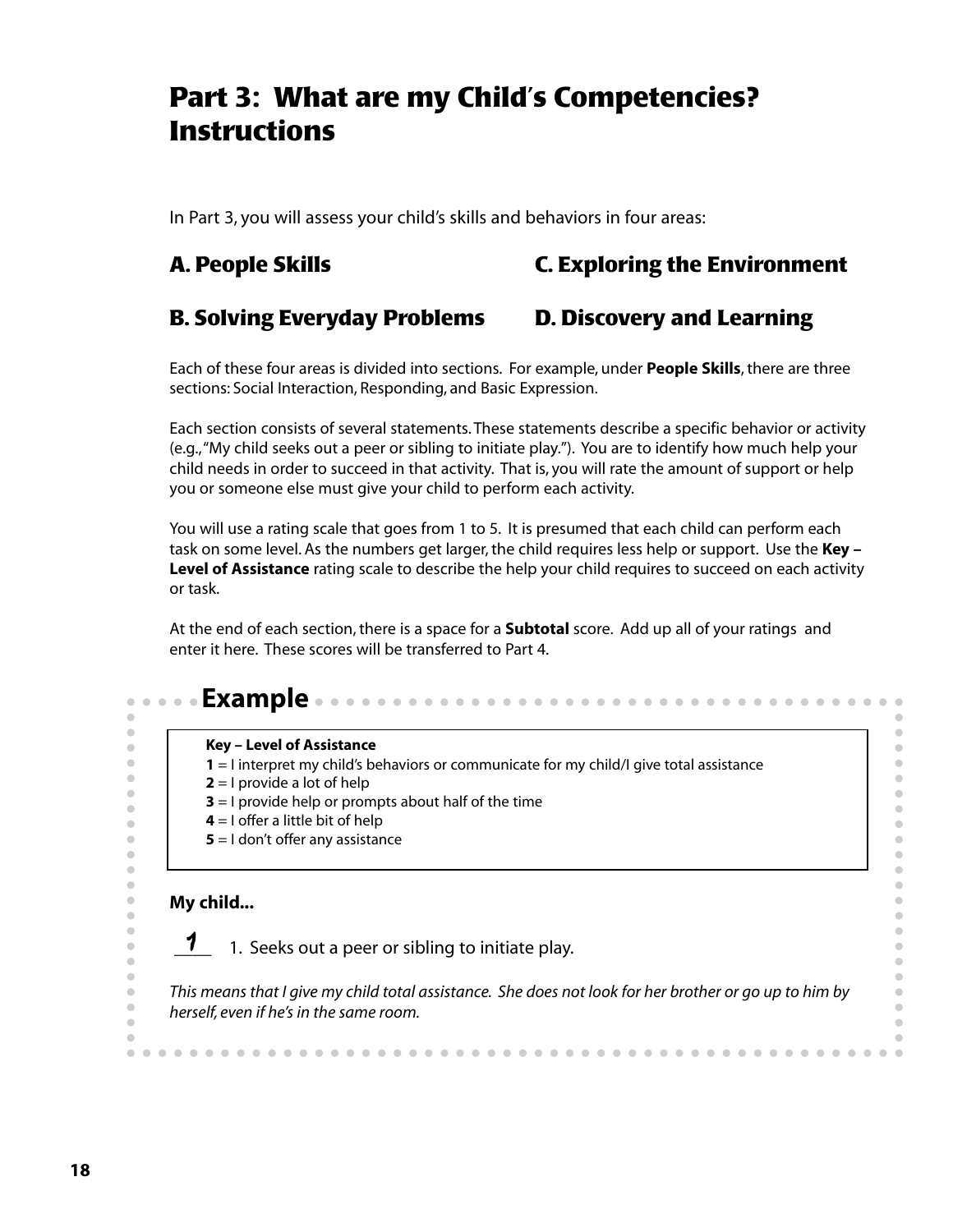# **A. People Skills**

People skills refer to how your child communicates and interacts with others. You might observe these skills when your child plays with siblings or friends, is greeted, or lets you know that he or she wants your attention. What does your child do in the presence of others? How does he or she communicate? How can you tell what your child needs or wants? Think about how your child behaves at the playground, with a brother or sister, or when visitors come to the home. Read the statements in this section. Use the key to describe how much help your child needs.

### **Key – Level of Assistance**

- **1** = I interpret my child's behaviors or communicate for my child/I give total assistance
- **2** = I provide a lot of help
- **3** = I provide help or prompts about half of the time
- **4** = I offer a little bit of help
- **5** = I don't offer any assistance

### 1 **Social Interaction**

### **My child...**

- 1. Seeks out a peer or sibling to initiate play.
- **2.** Waits his or her turn while playing a game.
- **1.** 3. Attempts to share toys or snacks.
- 4. Responds appropriately when someone gives a "high five" (e.g., lifts hand in air).

### \_\_\_\_\_ **Subtotal**

### 2 **Responding**

- 5. Follows a simple command (e.g., "Give that to me;" "Throw that away").
- \_\_\_\_\_ 6. Responds (e.g., smiles, nods, has excited facial expression) when another person approaches.
- 7. Makes comments, even if very simple (e.g., single words or signs), during conversation.
- 8. Laughs, smiles, giggles when we joke around or engage in silly behavior.
- \_\_\_\_\_ 9. Relates something that happened during the day (e.g.,"what did you do in music class?").

### \_\_\_\_\_ **Subtotal**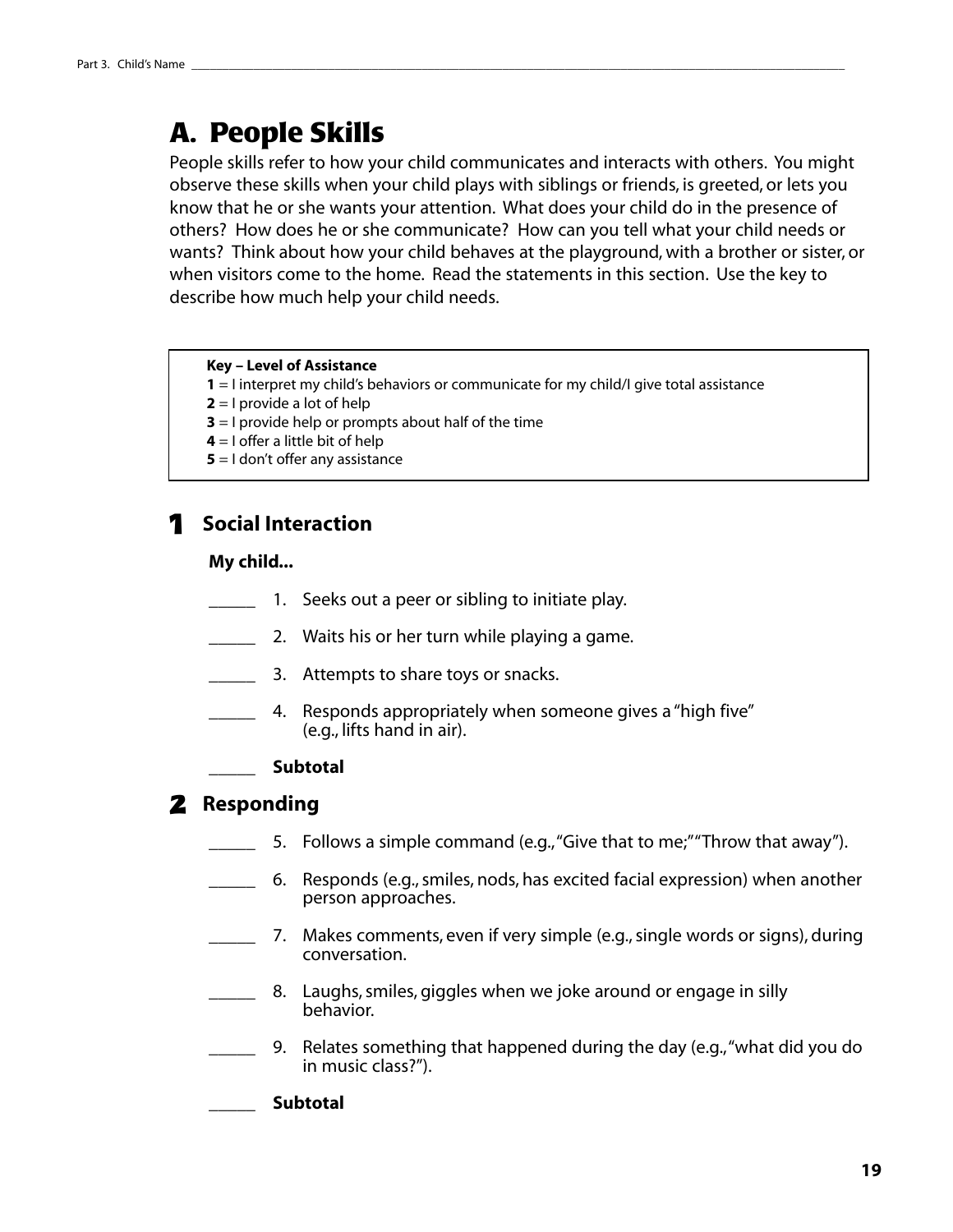### 3 **Basic Expression**

- 10 Makes a choice between two alternatives that are presented (e.g., milk vs. juice, reading vs. listening to music).
- **11.** Has a way to let others, including unfamiliar people, know when he or she wants attention.
- **12. Indicates "Thank you" to another person at the appropriate time.**
- 13. Has a way to indicate "yes" or "no."
- **14. Calls family members by name ("ma"; "dad").**
- **15. Makes request for desired objects (e.g., toy, snack).**
- **16.** Lets me know that he or she is upset.
- 17. Lets me know that he or she wants more of something.
- \_\_\_\_\_ **Subtotal**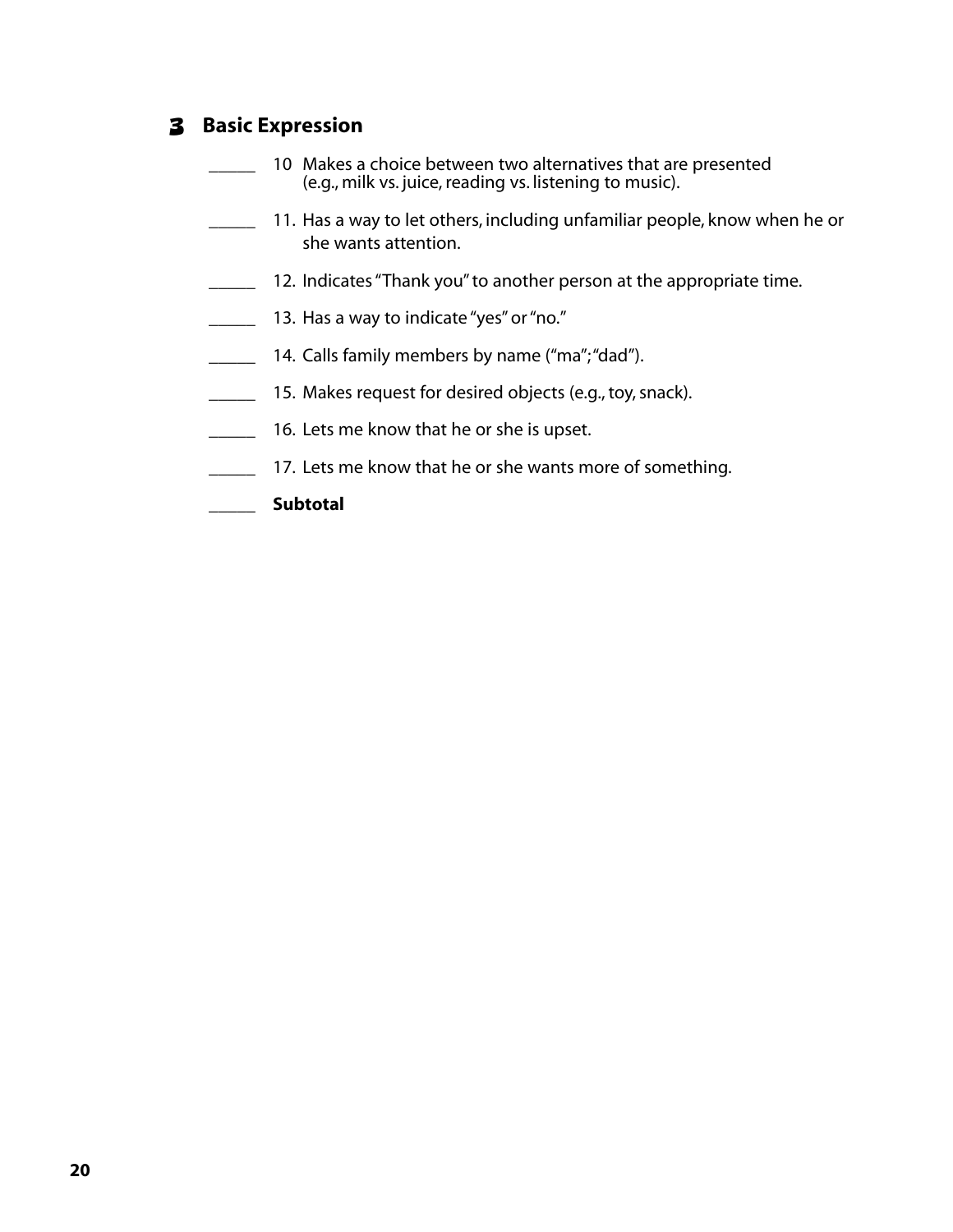# **B. Solving Everyday Problems**

Children engage in problem solving in many daily activities. For example, turning on a light or using the T.V. remote control unit means that your child knows something about cause-and-effect. How does your child demonstrate knowledge and understanding of these concepts to you? Listed below are some everyday skills that your child might use at home. Use the key to describe the level of assistance your child needs to succeed in problem solving everyday activities.

### **Key – Level of Assistance**

- **1** = I interpret my child's behaviors or I give total assistance
- **2** = I provide a lot of help
- **3** = I provide help or prompts about half of the time
- **4** = I offer a little bit of help
- **5** = I don't offer any assistance

### 1 **Object Use**

### **My child...**

- 1. Uses remote controls at home to turn household appliances (e.g., television) on or off.
- 2. Tries to use an object as a tool (e.g., uses stick to reach something under the couch, stands on a book to get something on a shelf).
- \_\_\_\_\_ 3. Puts simple objects together (e.g., Lego pieces, puzzles with a few pieces).
- 4. Uses switches (e.g., for toys or computer).
- 5. Tries to move something in the way of a desired object (e.g., reaches behind pillow to get the remote control unit).

### \_\_\_\_\_ **Subtotal**

### 2 **Classification and Matching**

- \_\_\_\_\_ 6. Recognizes differences between similar objects (e.g., finds own tooth brush or own coat among others).
	- 7. Understands that a picture or object stands for something (e.g., knows picture of golden arches means going to McDonald's; Mom holding car keys means going for a ride).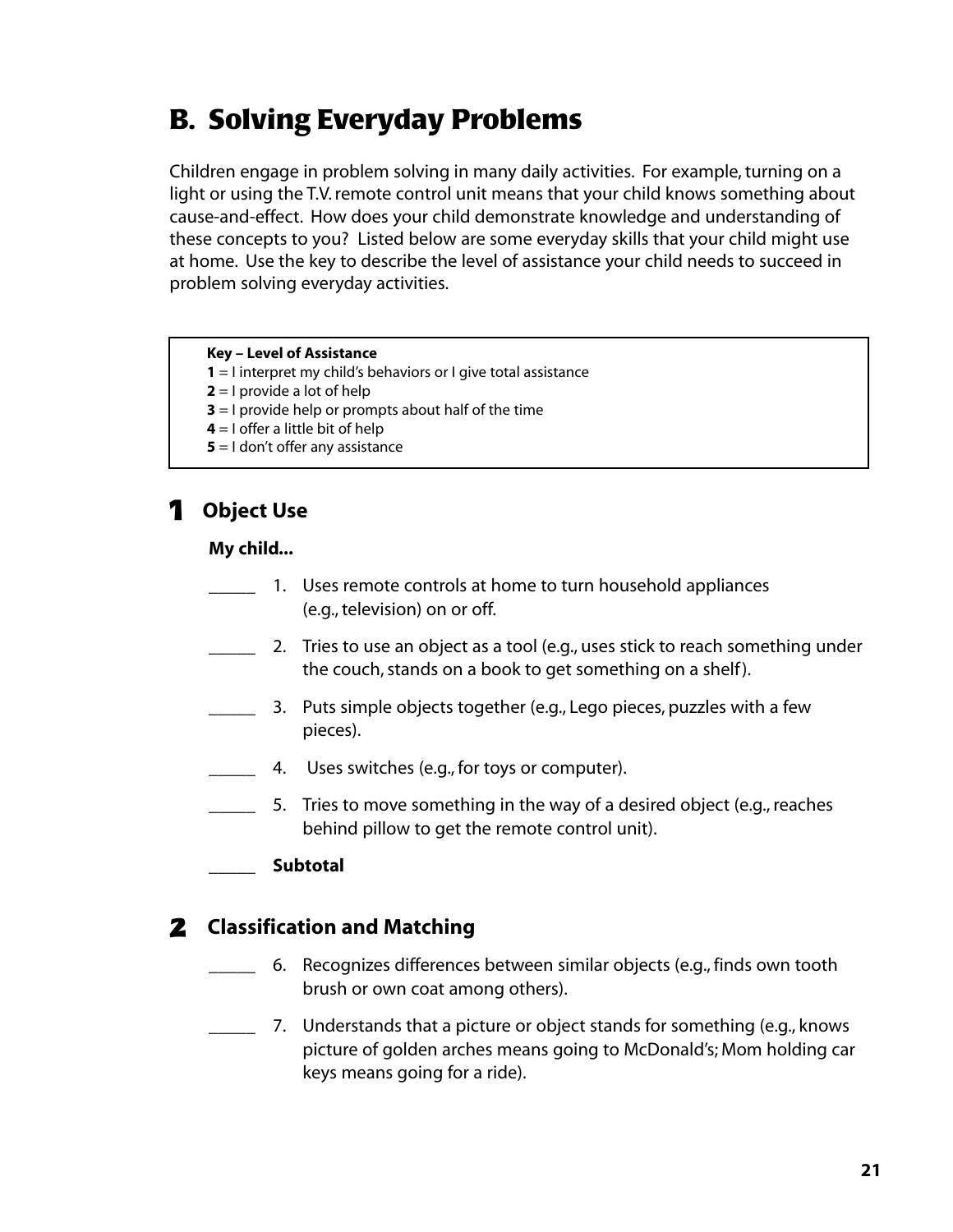- 8. Can organize objects in groups (helps empty dishwasher by making a pile of spoons, pile of forks, etc.).
- 9. Rotates shapes to fit in shape sorter or puzzle.

\_\_\_\_\_ **Subtotal**

### 3 **Early Academic Concepts**

- 10. Completes at least one task involving a few steps (e.g., turning on the computer and starting a program, reaching for the water faucet and turning it on).
- 11. Opens birthday presents (with or without ribbon).
- \_\_\_\_\_ 12. Follows familiar sequence of steps when certain things occur (e.g., picks up telephone when it rings, reaches for towel when water is turned off ).
- 13. Engages in symbolic or imaginary (make believe) play (e.g., races toy cars, makes action figures wrestle, pretends to cook).
- **14. Counts out a few items, such as three napkins or six cookies.** 
	- 15. Demonstrates an understanding of size (e.g., chooses larger cookie, wants the bigger toy).
- \_\_\_\_\_ 16. Identifies different shapes (e.g., circles, squares).
- \_\_\_\_\_ 17. Has some sense that there are certain routines for the morning, afternoon, and evening (e.g., bath time is at night).
- 18. Knows that money can be spent to buy things.
- **\_\_\_\_\_** 19. Knows different letters of the alphabet.
- 20. Has a basic understanding of letters and words (e.g., tries to read single words).
- \_\_\_\_\_ **Subtotal**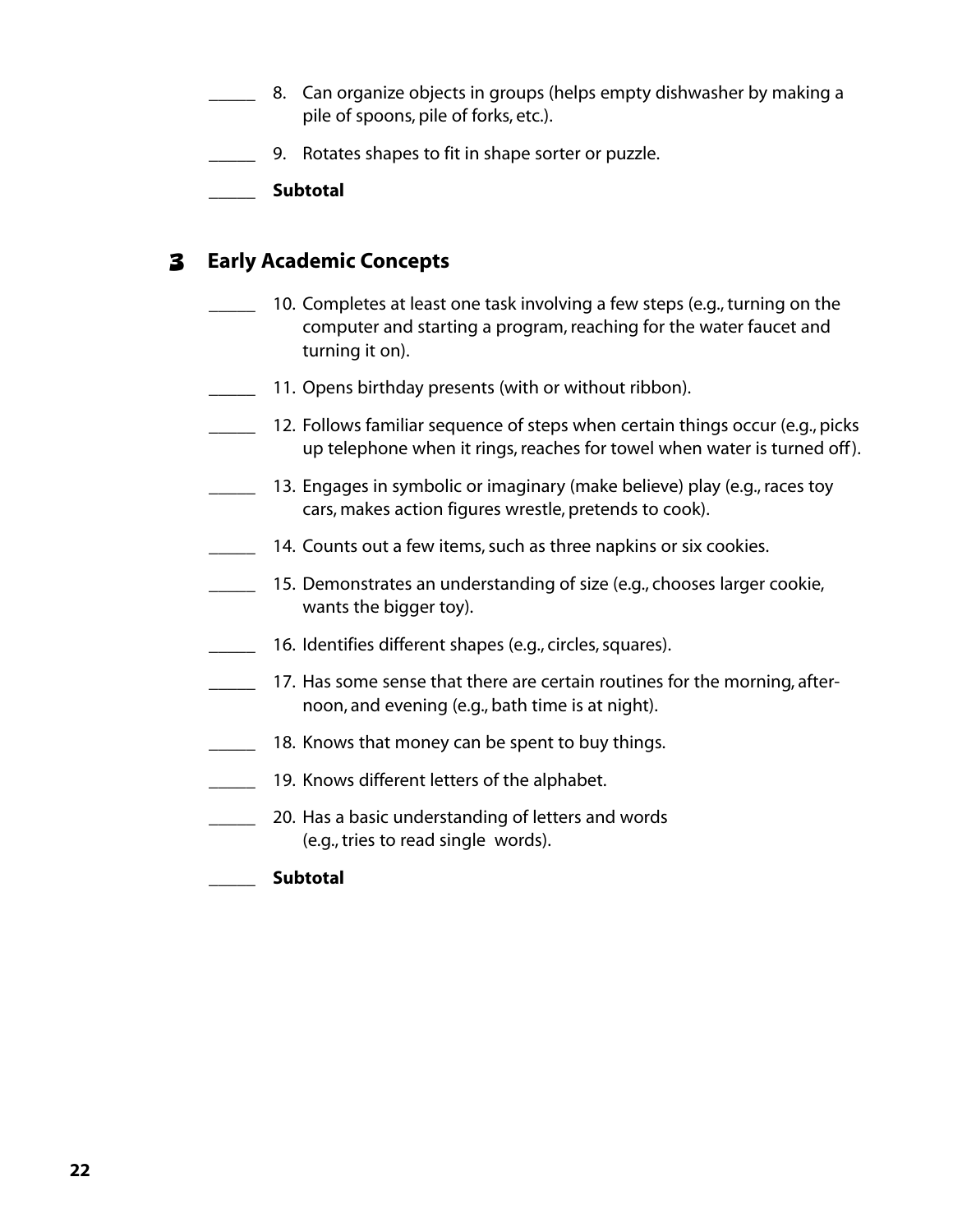# **C. Exploring the Environment**

In this section, we ask about how your child gets around and explores the environment. For example, what is your child's sense of his or her surroundings? How does your child get from here to there? What are your child's experiences with distance or direction? These skills focus on your child's awareness of surroundings, physical movement, knowing which way to go, dealing with obstacles, and recognizing landmarks. Use the key to describe the amount of help your child needs to negotiate his or her environment.

### **Key – Level of Assistance**

- **1** = I interpret my child's behaviors or I give total assistance
- **2** = I provide a lot of help
- **3** = I provide help or prompts about half of the time
- **4** = I offer a little bit of help
- **5** = I don't offer any assistance

### 1 **Spatial Relationships**

### **My child...**

- 1. Demonstrates an understanding of basic positions like up/down through actions (e.g., reaching up or bending down to get object).
- 2. Demonstrates an understanding that certain things are on the right or left (e.g., paper towels in the bathroom, location of fork)
- 3. Anticipates the difference in height from the curb to the street in familiar places.
- 4. Anticipates hurdles, barriers, or obstacles (curbs, lampposts, chairs in the way).
	- 5. Crawls or climbs or otherwise gets up and down stairs.
- \_\_\_\_\_ 6. Knows where to find things if they are in the same place (e.g., coat, napkins, books).
- \_\_\_\_\_ **Subtotal**

### 2 **Awareness of Surroundings**

- \_\_\_\_\_ 7. Moves from one room in the house to another (e.g., from kitchen to bedroom).
- 8. Moves around outside the house (e.g., walks or rides around the neighborhood, negotiates the playground).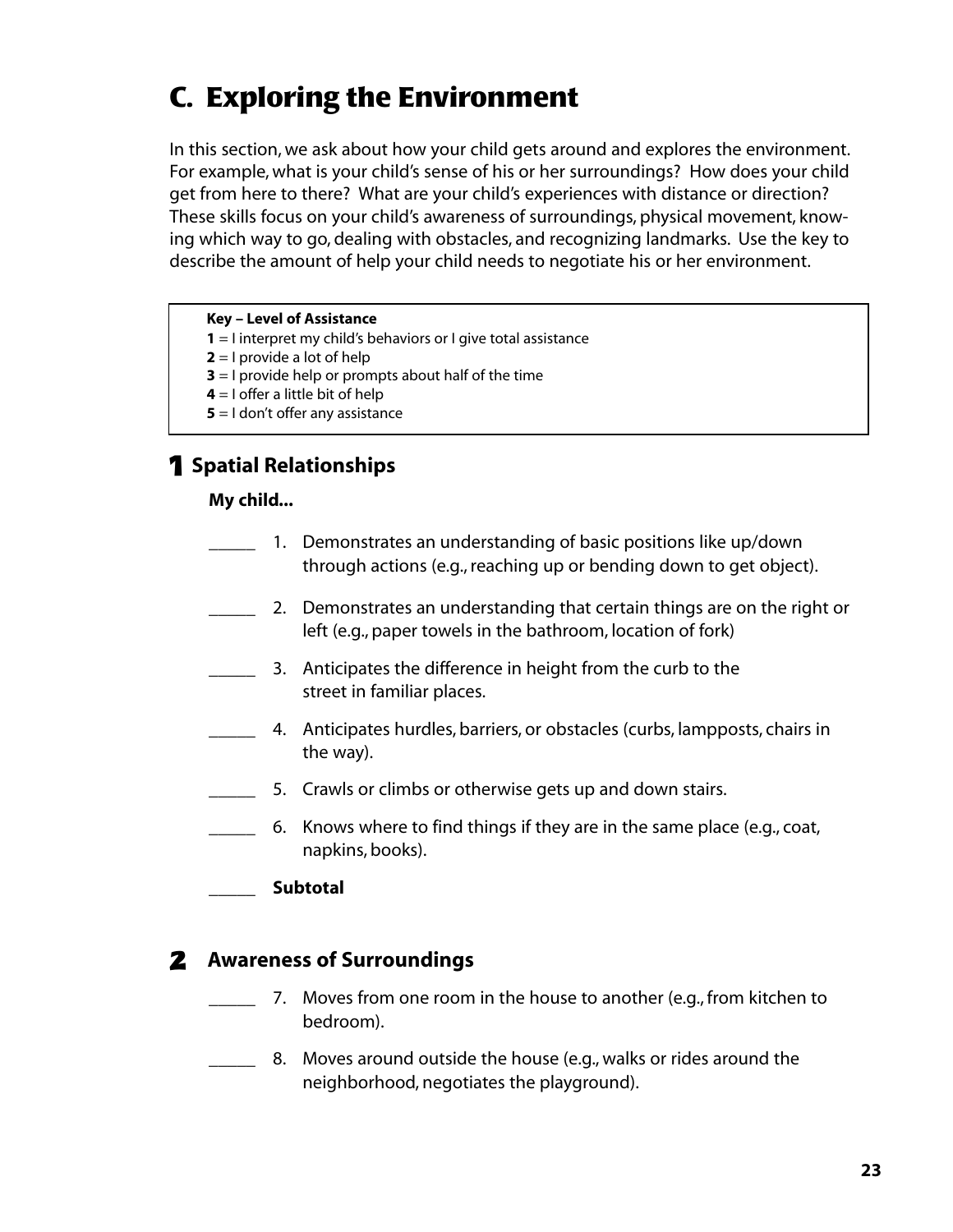- 9. Gives some indication that he/she recognizes familiar buildings or places when we approach (e.g., school; market; park; favorite restaurant).
- \_\_\_\_\_ 10. Realizes when I have left the room or when she or he is in the room alone.
- 11. Stops for traffic before crossing the street.
	- 12. Is aware of moving objects within vicinity (e.g., knows car is approaching based on sight or sound).
- 13. Looks around for something that he or she wants (e.g., doll ).
- 14. Recognizes our home when we approach it (e.g., when coming from down the block).
- \_\_\_\_\_ **Subtotal**

### 3 **Multi-Sensory Learning**

- \_\_\_\_\_ 15. Turns head toward source of sound or otherwise indicates awareness of where sound is coming from.
- **\_\_\_\_\_** 16. Uses vision to try to locate objects.
- 17. Moves head or shifts body position in order to get a better look at something.
- **18. Spontaneously reaches out for a desired object when it is presented to** him or her.
- 19. Purposefully and actively searches for desired object.
- **20.** Uses natural supports to find way around (e.g., trailing wall).
- 21. Seeks the support of others to move around or walk (e.g., turns toward sighted guide).
- \_\_\_\_\_ **Subtotal**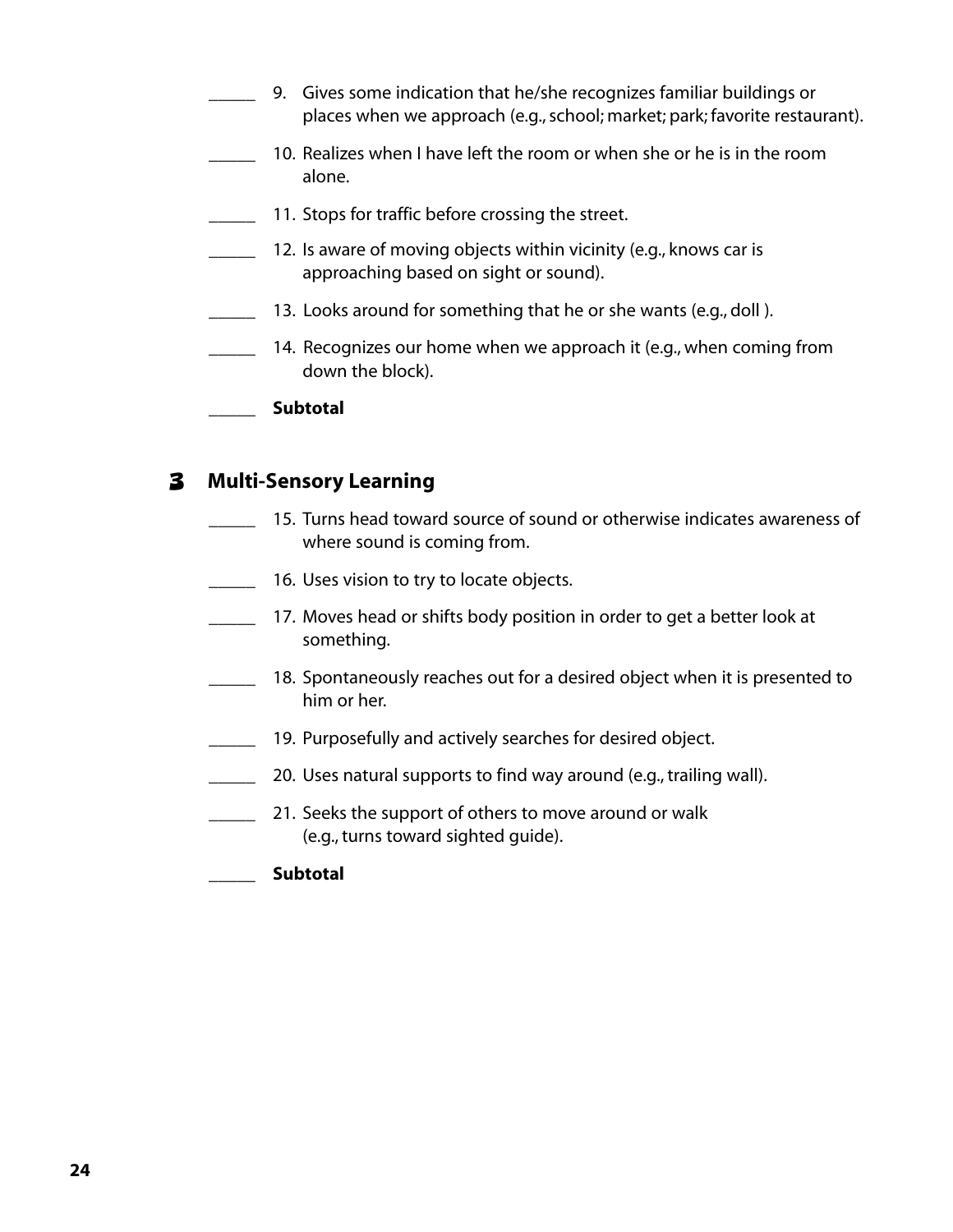# **D. Discovery and Learning**

The skills described in this section are the "tools" for learning. They include, for example, paying attention, showing curiosity, having motivation, being determined, sticking to it, participating, and having initiative. The key below describes different levels of assistance that your child might need during learning and play. Fill in the number which best describes the level of assistance your child needs to discover, learn, and play.

### **Key – Level of Assistance**

- **1** = I interpret my child's behaviors or I give total assistance
- **2** = I provide a lot of help
- **3** = I provide help or prompts about half of the time
- **4** = I offer a little bit of help
- **5** = I don't offer any assistance

### 1 **Attention and Motivation**

### **My child...**

- **\_\_\_\_\_** 1. Listens to a favorite bedtime story without losing interest.
- 2. Stays focused on chores or tasks at home that need to be done (e.g., getting dressed, homework).
- \_\_\_\_\_ 3. Will persist with, or "stick-to," a task even when it gets difficult.
- \_\_\_\_\_ 4. Shows me that he is motivated to learn a new skill by practicing so that he gets better.
- \_\_\_\_\_ **Subtotal**

### 2 **Self-Determination**

- 5. Is curious and interested when I bring home a new toy.
- \_\_\_\_\_ 6. Can figure out how new devices or toys work (e.g., flashlight, radio, game).
- 7. Examines an object that I give to her by touching or manipulating it.
- 8. Tries to solve problems in an organized way, such as figuring out how to stack bowls from largest on the bottom to smallest on top when emptying the dishwasher.
- 9. Chooses to perform an activity at home that he finds interesting (e.g., getting a book, turning on the T.V., finding and playing with a favorite toy).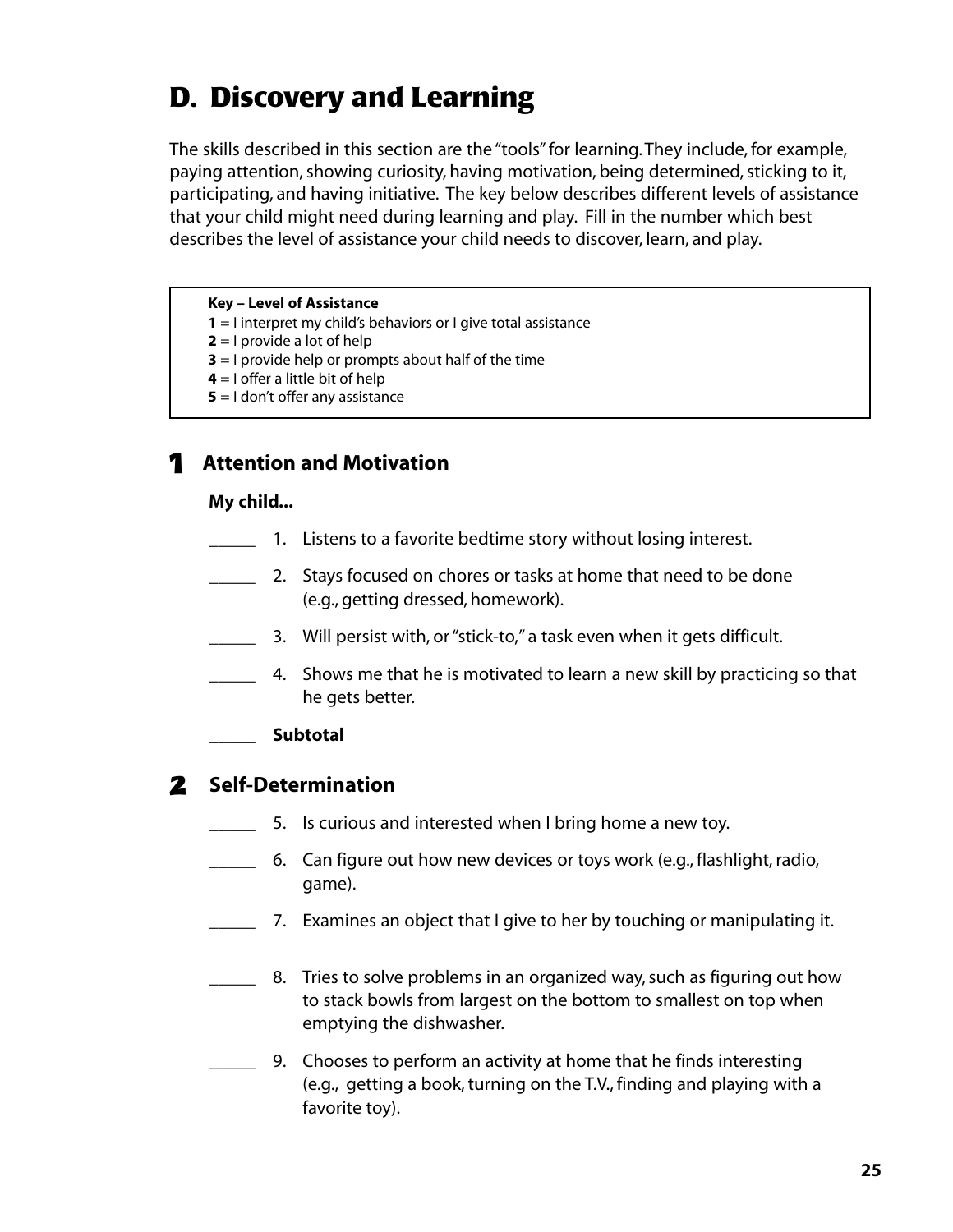- **\_\_\_\_\_** 10. Can imitate us when we do something interesting, funny, or different (e.g., making faces, blowing a whistle, winding up a toy). **11.** Invents games or new activities (e.g., jumping game, "Catch the Monster," find the hidden rings). **12. Knows when and how to seek help from others.** 13. Knows how to join in when siblings or neighbors are playing together (e.g., playing house, tag, basketball).
- \_\_\_\_\_ **Subtotal**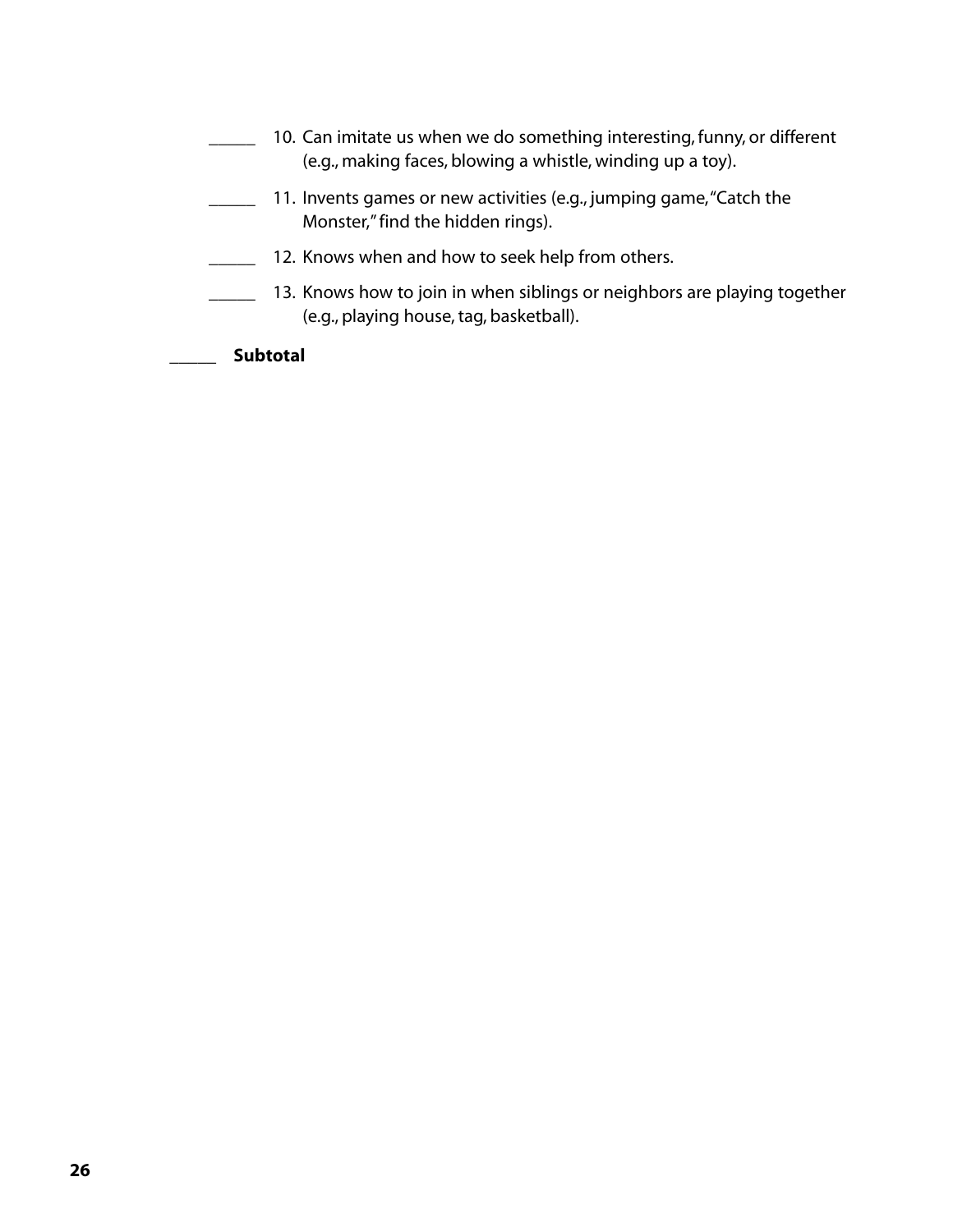# **Part 4: Summing Up & Moving Forward Instructions**

Part 4 is designed as a "parent-professional worksheet." It is best if you can complete Part 4 with another member of your child's educational team (e.g., teacher, speech-language therapist, education coordinator). Part 4 will help you consider and develop educational goals and activities that may be appropriate for your child. You will use the 11 subtotal scores you obtained from Part 3.

## **A. People Skills**

- 1 **Social Interaction**
- 2 **Responding**
- 3 **Basic Expression**

### **B. Solving Everyday Problems**

- 1 **Object Use**
- 2 **Classification and Matching**
- 3 **Early Academic Concepts**

### **C. Exploring the Environment**

- 1 **Spatial Relationships**
- 2 **Awareness of Surroundings**
- 3 **Multi-Sensory Learning**

### **D. Discovery and Learning.**

- 1 **Attention and Motivation**
- 2 **Self-Determination**

For each skill area (e.g., Social Interaction), there are two sets of Educational Goals and Activities. Each set corresponds to a specific range of scores (e.g., Score 4 to 12, Score above 12). Look at the set that corresponds to the subtotal score for your child.

For example, if your child's subtotal score for *People Skills: Social Interaction* was 15, you would look at the goals and activities listed under Score above 12. These items give you a sense of the social interaction goals that might be relevant, such as helping your child learn to play with other children. Similarly, if your child's score for *Exploring the Environment: Spatial Relationships* was 12, you would examine the goals and activities under Scores 6 to 18 in that section.



It is important to understand that the list of goals and activities for each skill area only represent examples.**Not all of them may be appropriate for your child, and there may be more important goals and activities that are not even listed.** Therefore, it is best to think of Part 4 as an outline or a planning tool to get you started. This is your opportunity to state what goals are most important to you.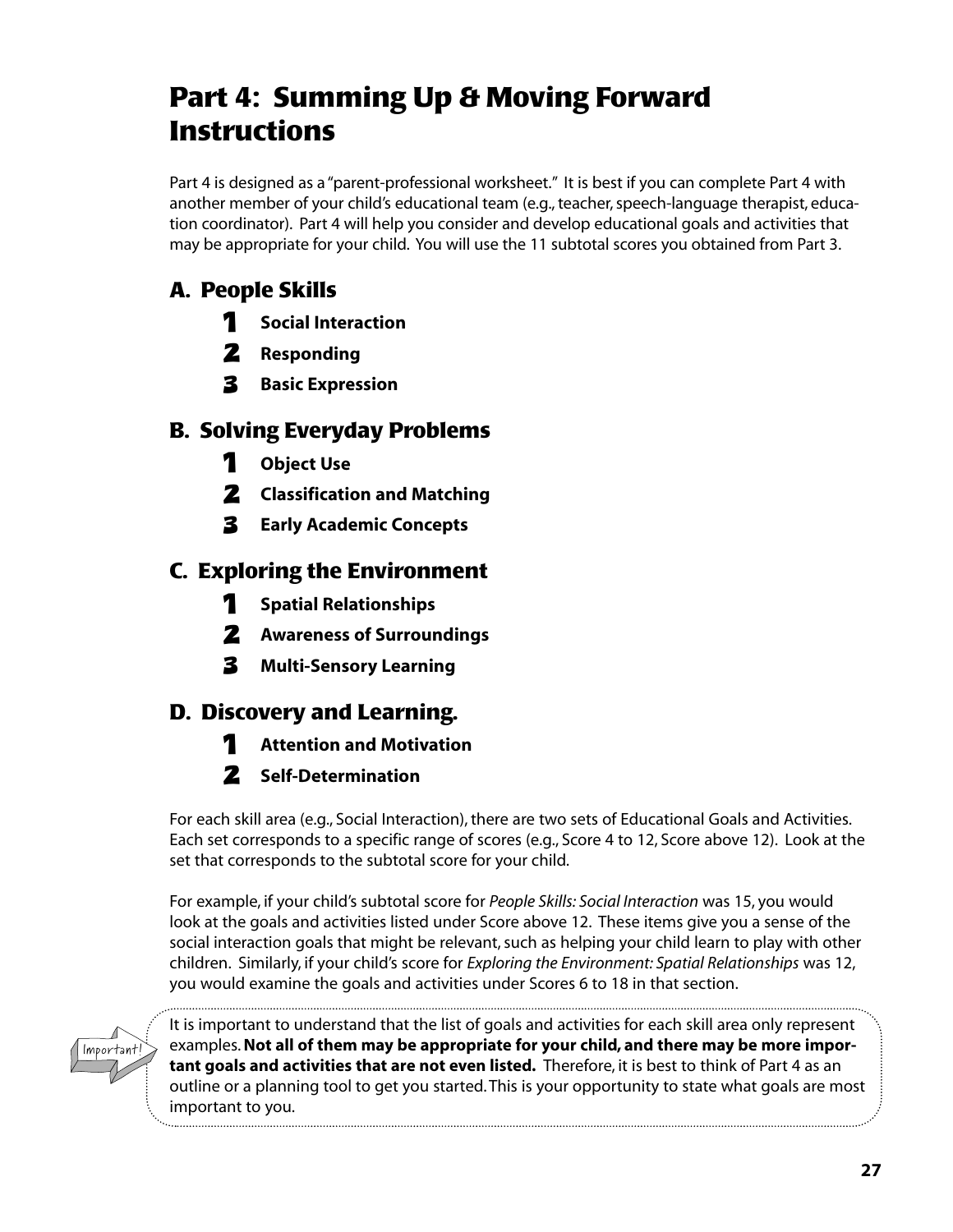## **Example**

 $\bar{\phantom{a}}$ 

 $\hat{\mathbf{U}}$ 

 $\bullet$ 

 $\bullet$ 

 $\bullet$ 

 $\hfill \text{\rm \bf{O}}$ 

 $\begin{array}{c} \bullet \\ \bullet \end{array}$ 

 $\begin{array}{c} \begin{array}{c} \begin{array}{c} \begin{array}{c} \end{array} \end{array} \end{array} \end{array}$ 

 $\bullet$ 

 $\bullet$ 

 $\bullet$ 

 $\bullet$ 

 $\qquad \qquad \blacksquare$ 

 $\begin{array}{c} \begin{array}{c} \begin{array}{c} \begin{array}{c} \end{array} \end{array} \end{array} \end{array}$ 

 $\begin{array}{c} \bullet \\ \bullet \end{array}$ 

 $\bullet$ 

 $\bullet$ 

 $\qquad \qquad \blacksquare$ 

 $\qquad \qquad \bullet$ 

 $\begin{array}{c} \begin{array}{c} \begin{array}{c} \begin{array}{c} \end{array} \end{array} \end{array} \end{array}$ 

 $\bullet$ 

 $\bullet$ 

 $\bullet$ 

 $\bullet$ 

 $\qquad \qquad \bullet$ 

 $\begin{array}{c} \bullet \\ \bullet \end{array}$ 

 $\qquad \qquad \blacksquare$ 

 $\bullet$ 

 $\bullet$ 

 $\bullet$ 

 $\qquad \qquad \bullet$ 

 $\qquad \qquad \Box$ 

 $\qquad \qquad \bullet$ 

 $\bullet$ 

 $\bullet$ 

 $\bullet$ 

 $\qquad \qquad \bullet$ 

 $\qquad \qquad \blacksquare$ 

 $\qquad \qquad \bullet$ 

 $\bullet$ 

 $\bullet$ 

 $\begin{array}{c} \bullet \\ \bullet \end{array}$ 

 $\qquad \qquad \bullet$ 

 $\begin{array}{c} \bullet \\ \bullet \end{array}$ 

 $\bullet$ 

 $\bullet$ 

 $\bullet$ 

 $\begin{array}{c} \bullet \\ \bullet \end{array}$ 

 $\begin{array}{c} \begin{array}{c} \begin{array}{c} \begin{array}{c} \end{array} \end{array} \end{array} \end{array}$ 

 $\qquad \qquad \blacksquare$ 

 $\qquad \qquad \bullet$ 

 $\bullet$ 

 $\bullet$ 

 $\bullet$ 

 $\begin{array}{c} \begin{array}{c} \begin{array}{c} \begin{array}{c} \end{array} \end{array} \end{array} \end{array} \end{array}$ 

 $\qquad \qquad \blacksquare$ 

 $\bullet$ 

 $\bullet$ 

 $\bullet$ 

 $\begin{array}{c} \bullet \\ \bullet \end{array}$ 

 $\begin{array}{c} \begin{array}{c} \begin{array}{c} \begin{array}{c} \end{array} \end{array} \end{array} \end{array}$ 

 $\qquad \qquad \blacksquare$ 

 $\qquad \qquad \bullet$ 

 $\bullet$  $\bullet\bullet$  Chris had a subtotal score of 8 in Social Interaction in the area of People Skills. One of the Most Important Goals listed for Chris is to "increase opportunities to play and interact with other children." Several specific situations are listed to describe how the goal can be implemented.

 $\bullet$ 

 $\bullet$ 

 $\bullet$ 

 $\bullet$ 

 $\qquad \qquad \blacksquare$ 

 $\blacksquare$ 

 $\bullet$ 

 $\bullet$ 

 $\bullet$ 

 $\bullet$ 

 $\bullet$ 

 $\blacksquare$ 

 $\bullet$ 

 $\bullet$ 

 $\bullet$ 

 $\color{red} \bullet$ 

 $\bullet$ 

 $\begin{array}{c} \begin{array}{c} \begin{array}{c} \begin{array}{c} \end{array} \end{array} \end{array} \end{array}$ 

 $\bullet$ 

 $\hfill \text{\rm \bf{O}}$ 

 $\bullet$ 

 $\bullet$ 

 $\qquad \qquad \Box$ 

 $\begin{array}{c} \begin{array}{c} \begin{array}{c} \begin{array}{c} \end{array} \end{array} \end{array} \end{array}$ 

 $\bullet$ 

 $\bullet$ 

 $\bullet$ 

 $\bullet$ 

 $\bullet$ 

 $\bullet$ 

 $\bullet$ 

 $\bullet$ 

 $\bullet$ 

 $\bullet$ 

 $\bullet$ 

 $\bullet$ 

 $\bullet$ 

 $\bullet$ 

 $\bullet$ 

 $\bullet$ 

 $\bullet$ 

 $\begin{array}{c} \begin{array}{c} \begin{array}{c} \begin{array}{c} \end{array} \end{array} \end{array} \end{array}$ 

 $\bullet$ 

 $\bullet$ 

 $\bullet$ 

 $\bullet$ 

 $\qquad \qquad \bullet$ 

 $\begin{array}{c} \bullet \\ \bullet \end{array}$ 

 $\bullet$ 

 $\bullet$ 

 $\bullet$ 

 $\bullet$ 

 $\bullet$ 

 $\bullet$ 

 $\bullet$ 

 $\bullet$ 

 $\bullet$ 

 $\bullet$ 

 $\bullet$ 

 $\bullet$ 

 $\bullet$ 

 $\bullet$ 

 $\bar{\phantom{a}}$ 

 $\begin{array}{c} \bullet \\ \bullet \end{array}$ 

 $\bullet\bullet$ 

 $\sim$  $\bullet$ 

 $\blacksquare$  $\triangle$ 

| Score 4 to 12                                                                                                                                                                                              | Score above 12                                                                                                               |
|------------------------------------------------------------------------------------------------------------------------------------------------------------------------------------------------------------|------------------------------------------------------------------------------------------------------------------------------|
| Increase natural opportunities for peer<br>interaction.                                                                                                                                                    | Increase conversation skills with peers<br>(e.g., direct a question to peer).                                                |
| Promote participation during structured<br>play sessions.<br>Participate in cooperative or group<br>learning activities.<br>Increase awareness of the presence of<br>others (e.g., point out who is in the | Participate in turn-taking activities.<br>Increase involvement in age-appropriate<br>games.<br>Learn and use names of peers. |
| immediate environment).<br>Increase direct interactions between<br>students (e.g., model appropriate behavior<br>in group situation).<br>Develop basic response when others approach                       |                                                                                                                              |
| (e.g., nod head or develop a greeting).<br><b>Most Important Goals</b>                                                                                                                                     | <b>Situations</b>                                                                                                            |

| <b>Most Important Goals</b>                                        | <b>Situations</b><br>where goals & activities can be implemented                                                                                                                                                                                                                                |
|--------------------------------------------------------------------|-------------------------------------------------------------------------------------------------------------------------------------------------------------------------------------------------------------------------------------------------------------------------------------------------|
| increase opportunities to play and interact<br>with other children | - Given decreasing amounts of adult<br>assistance, Chris will participate in playtime<br>activities with his classmates while on the<br>playground.<br>• Chris will sit next to his classmates in<br>the cafeteria during lunch.<br>• Chris will choose a partner to walk with<br>in the halls. |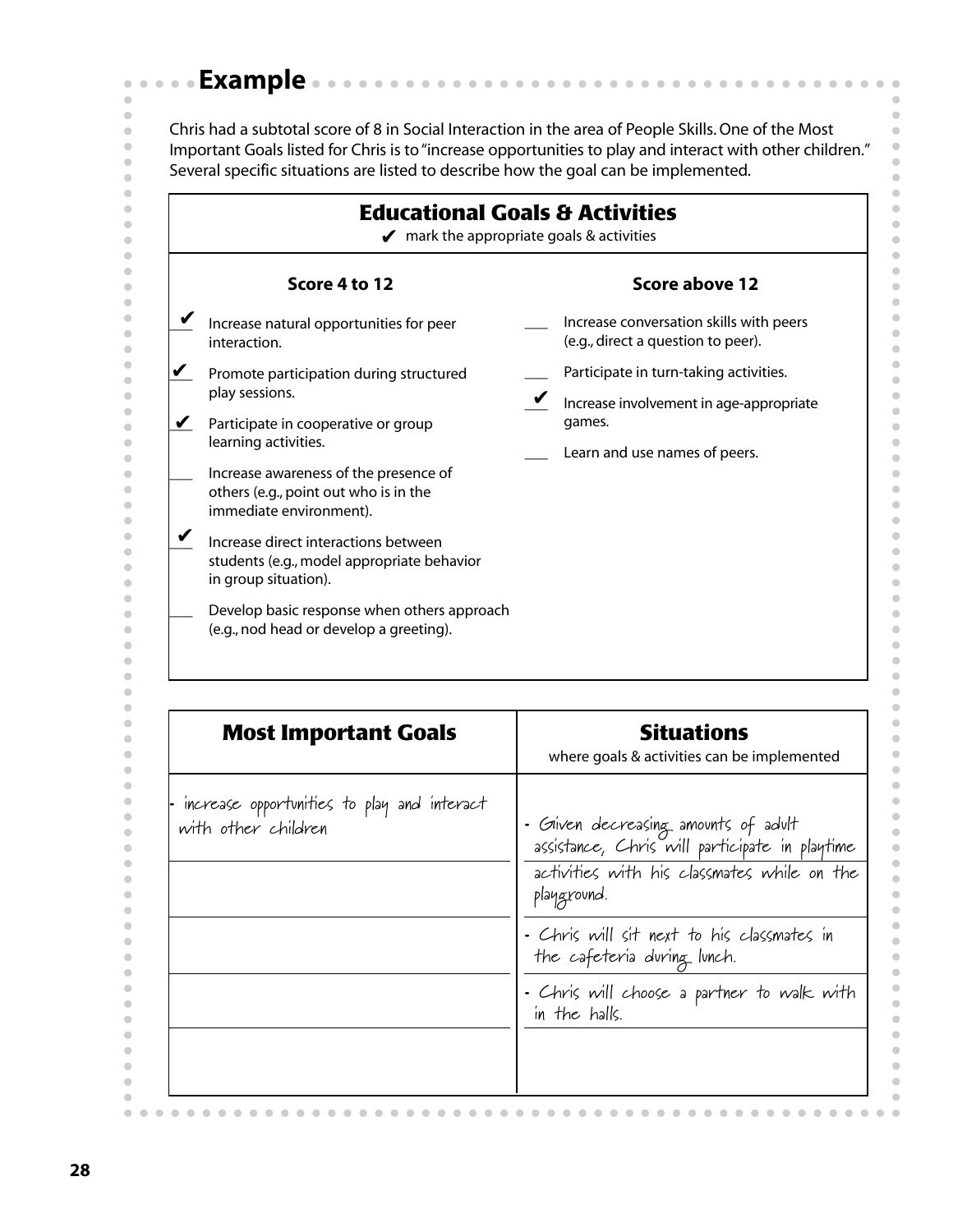# **People Skills**  1 **Social Interaction**

**Relevance**: Social interaction refers to the understanding of various social rules, norms, sequences, and responses in situations involving two or more persons, and leads to the development of social relationships. Social interaction skills are observed and used in classroom discussions, question-answer activities, group learning tasks, social conversation, social modeling, and play activities. Creating environments which promote peer interaction is a critical component in the overall development of meaningful social relationships for students who are deafblind.

**Subtotal score:** \_\_\_\_\_ [write the subtotal score from Part 3, A1, page 19]

| <b>Educational Goals &amp; Activities</b><br>$\blacktriangleright$ mark the appropriate goals & activities |  |                                                                                                                                         |  |
|------------------------------------------------------------------------------------------------------------|--|-----------------------------------------------------------------------------------------------------------------------------------------|--|
| Score 4 to 12                                                                                              |  | Score above 12                                                                                                                          |  |
| Increase natural opportunities for peer<br>interaction.                                                    |  | Increase conversation skills with peers<br>(e.g., direct a question to peer).                                                           |  |
| Promote participation during structured                                                                    |  | Participate in turn-taking activities.                                                                                                  |  |
| play sessions.<br>Participate in cooperative or group                                                      |  | Increase involvement in age-appropriate<br>games.                                                                                       |  |
| learning activities.                                                                                       |  | Learn and use names of peers.                                                                                                           |  |
| Increase awareness of the presence of<br>others (e.g., point out who is in the<br>immediate environment).  |  | Develop ongoing relationships based on<br>mutual interests (e.g., hobbies, sports) with<br>one or more peers outside of school setting. |  |
| Increase direct interactions between<br>students (e.g., model appropriate behavior<br>in group situation). |  |                                                                                                                                         |  |
| Develop basic response when others approach<br>(e.g., nod head or develop a greeting).                     |  |                                                                                                                                         |  |

| <b>Most Important Goals</b> | <b>Situations</b><br>where goals & activities can be implemented |
|-----------------------------|------------------------------------------------------------------|
|                             |                                                                  |
|                             |                                                                  |
|                             |                                                                  |
|                             |                                                                  |
|                             |                                                                  |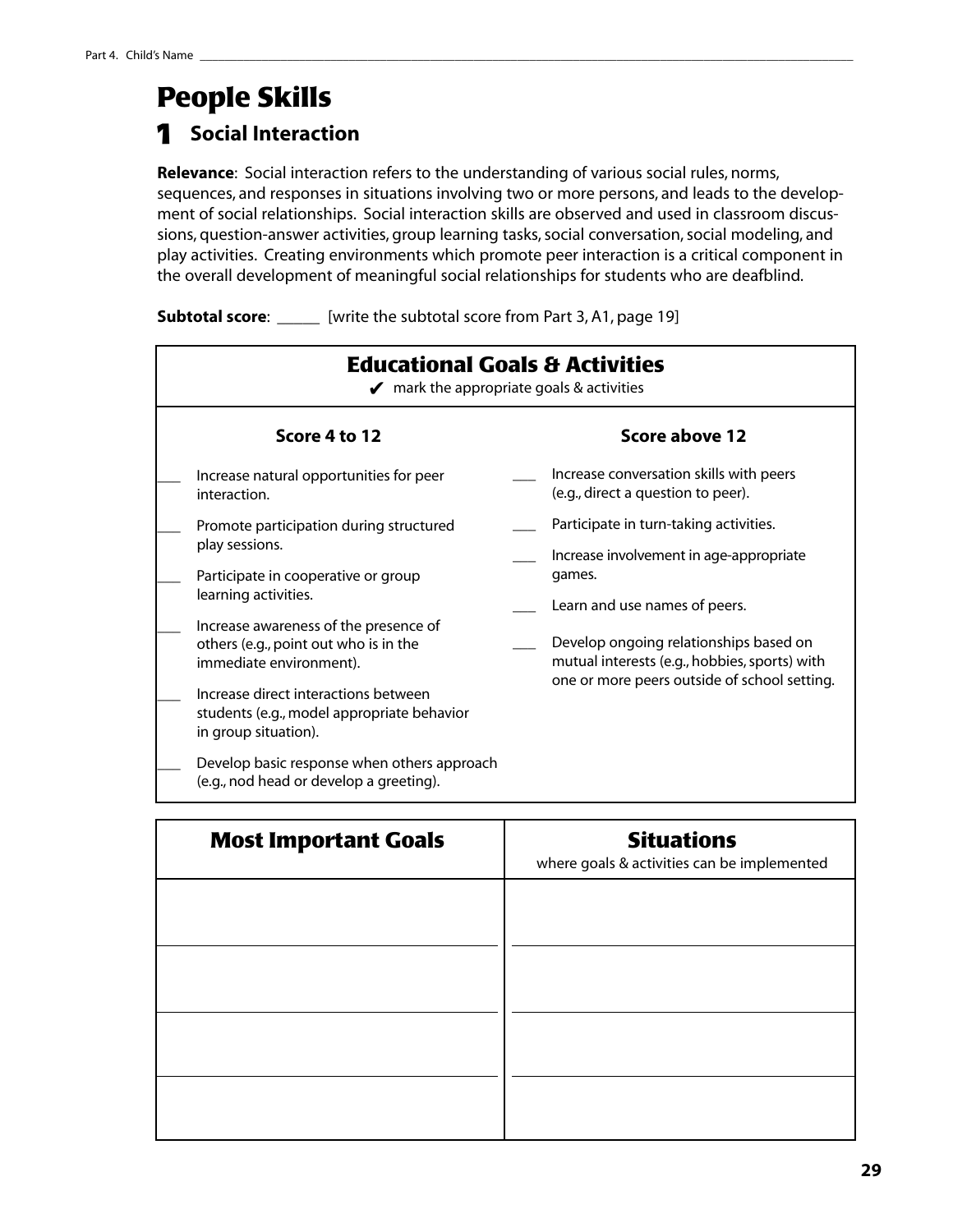### 2 **Responding**

**Relevance**: Receptive/responsive communication refers to the individual's ability to interpret and respond to an incoming message. Receptive skills reflect the level of one's ability to understand communication directed toward them (e.g., decoding messages). "Responsive" skills refer to whether and to what degree an individual can provide an appropriate response to someone else's communication. These skills are commonly observed in the classroom when, for example, a student is required to follow instructions or commands, listen to stories, and respond to the communication of others.

**Subtotal score:** \_\_\_\_\_\_ [write the subtotal score from Part 3, A2, page 19]

| <b>Educational Goals &amp; Activities</b><br>$\blacktriangleright$ mark the appropriate goals & activities                                                                   |  |                                                                                                                      |
|------------------------------------------------------------------------------------------------------------------------------------------------------------------------------|--|----------------------------------------------------------------------------------------------------------------------|
| Score 5 to 15                                                                                                                                                                |  | Score above 15                                                                                                       |
| Increase ability to follow one-step commands.                                                                                                                                |  | Increase ability to independently complete<br>multiple-step commands.                                                |
| Increase ability to imitate specific behaviors<br>(e.g., waving "hello").                                                                                                    |  | Increase ability to answer or respond to<br>questions during classroom lessons or                                    |
| Be introduced to multiple ways to communi-<br>cate (e.g., making a sign, pointing to a picture<br>symbol).                                                                   |  | conversation.<br>Demonstrate understanding<br>(comprehension) of a story or event by                                 |
| Develop understanding that an object<br>(e.g., ball) can represent something else<br>(e.g., going outside).<br>Increase ability to recognize basic choices<br>being offered. |  | making simple comments.<br>Increase ability to understand symbols that<br>stand for persons, things, and activities. |
| Develop understanding of basic signs<br>(e.g., "want," "no").                                                                                                                |  |                                                                                                                      |

| <b>Most Important Goals</b> | <b>Situations</b><br>where goals & activities can be implemented |
|-----------------------------|------------------------------------------------------------------|
|                             |                                                                  |
|                             |                                                                  |
|                             |                                                                  |
|                             |                                                                  |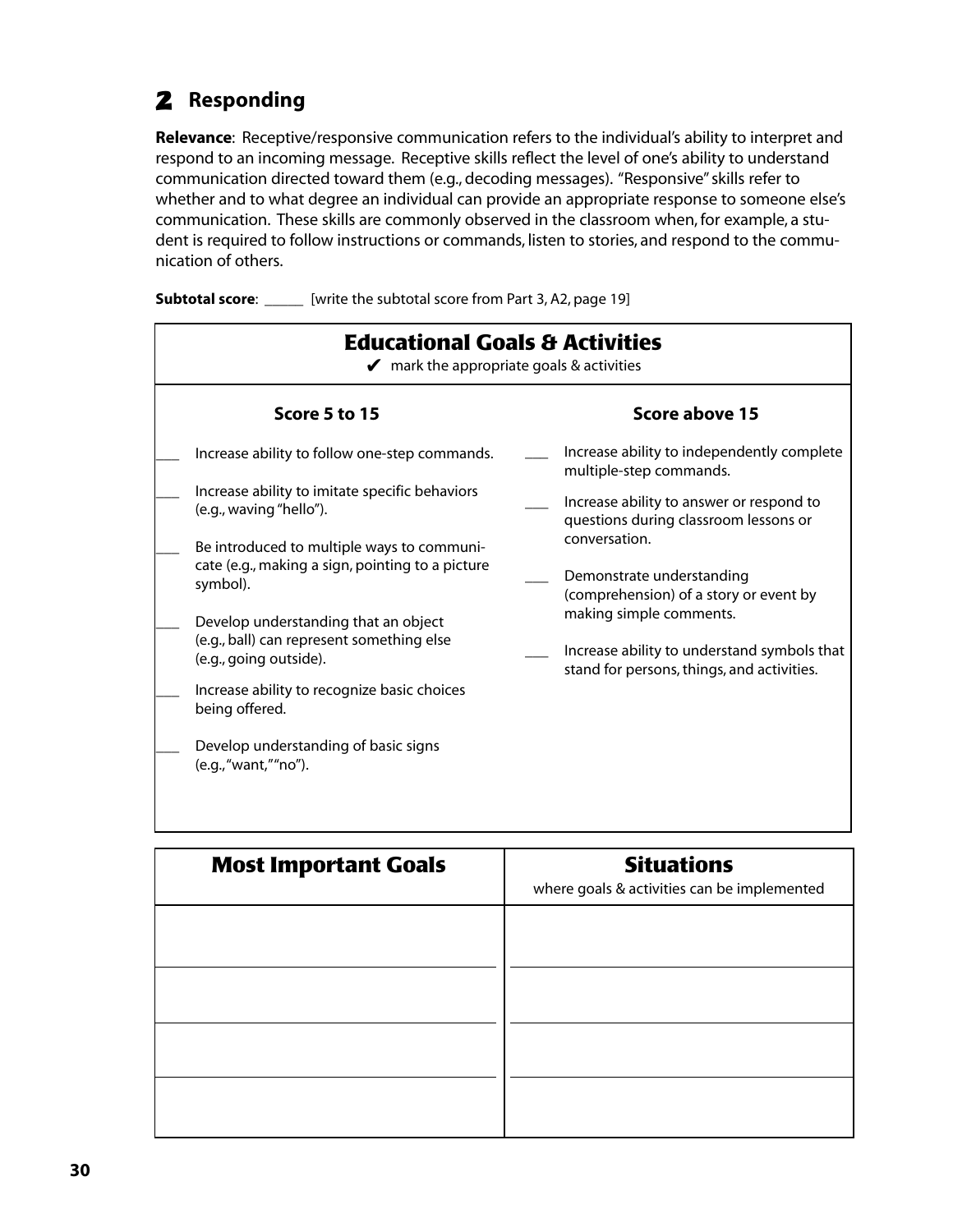### 3 **Basic Expression**

**Relevance**: Expressive communication refers to one's ability to communicate ideas and thoughts. It includes the ability to make associations between objects, persons, and events by using words, signs, gestures, pictures, and other mental representations. Expressive communication skills are involved in all language-related classroom activities, including discussions, group activities, social interactions, and day-to-day communication. Expressive communication skills may range from the ability to convey basic needs (e.g., crying, smiling) to more elaborate forms of interactions (e.g., group discussions).

**Subtotal score:** \_\_\_\_\_\_ [write the subtotal score from Part 3, A3, page 20]

| <b>Educational Goals &amp; Activities</b><br>$\blacktriangleright$ mark the appropriate goals & activities                                                                       |                                                                                                                                               |  |
|----------------------------------------------------------------------------------------------------------------------------------------------------------------------------------|-----------------------------------------------------------------------------------------------------------------------------------------------|--|
| Score 8 to 24                                                                                                                                                                    | Score above 24                                                                                                                                |  |
| Engage in co-active movement (e.g., use move-<br>ment as a way to express needs or desires).                                                                                     | Expand use of simple word combinations to<br>include more complex sentences.                                                                  |  |
| Increase use of behaviors that may have com-<br>municative intent (e.g., vocalization that might<br>indicate desire for attention or discomfort).                                | Increase vocabulary use of abstract concepts<br>(e.g., discussing feelings, concept of time,<br>things that happened yesterday or last week). |  |
| Increase approximations of single signs or words.<br>Increase ability to make choices of daily activities<br>(e.g., stay inside or go outside; go for walk or to<br>playground). | Demonstrate ability to ask questions<br>(e.g., Who; What).<br>Increase language fluency by engaging in                                        |  |
| Increase ability to make choices during natural<br>situations (e.g., milk vs. juice for snack).                                                                                  | conversations with same-age peers.                                                                                                            |  |
| Increase consistent use of basic signs<br>(e.g., want, more).                                                                                                                    |                                                                                                                                               |  |

| <b>Most Important Goals</b> | <b>Situations</b><br>where goals & activities can be implemented |
|-----------------------------|------------------------------------------------------------------|
|                             |                                                                  |
|                             |                                                                  |
|                             |                                                                  |
|                             |                                                                  |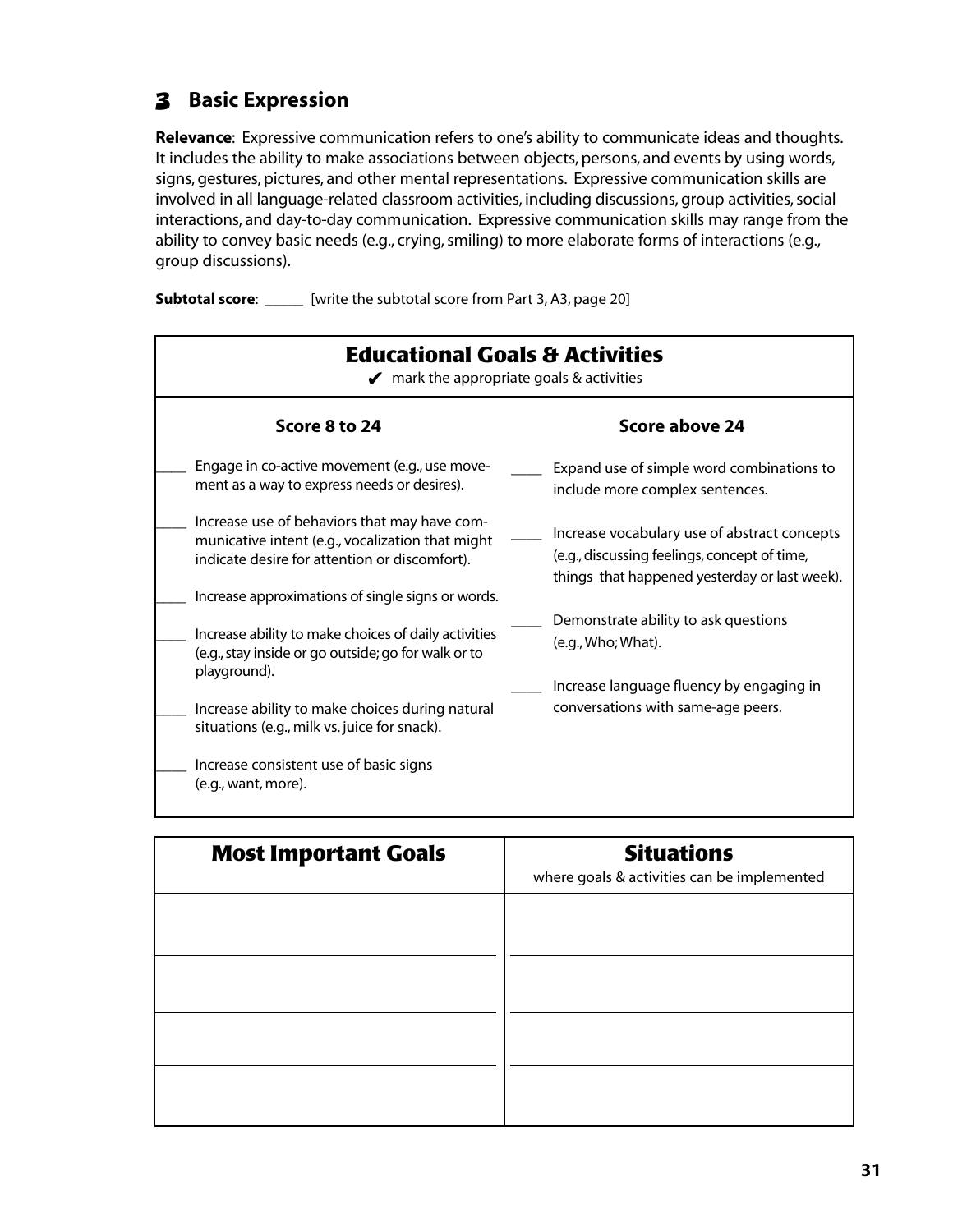# **B. Solving Everyday Problems**

### 1 **Object Use**

**Relevance**: "Object Skills" include the ability to understand functions of objects (e.g., a pen is for writing, a fork for eating), object permanence (e.g., knowing that the pencil is in the closed desk drawer), cause-and-effect relationships (e.g., pressing a switch turns on the fan), and actions related to objects (e.g., banging on a drum during music class, putting together a puzzle, drawing or making scratch marks with pencil on paper). These skills are observed in early learning activities (including playing with puzzles and blocks), arts and crafts activities (painting, drawing), recreational activities (such as playing baseball), and daily living (eating, cooking, dressing).

**Subtotal score:** \_\_\_\_\_ [write the subtotal score from Part 3, B1, page 21]

| <b>Educational Goals &amp; Activities</b><br>$\blacktriangleright$ mark the appropriate goals & activities      |                                                                     |
|-----------------------------------------------------------------------------------------------------------------|---------------------------------------------------------------------|
| Score 5 to 15                                                                                                   | Score above 15                                                      |
| Learn to use sound to locate objects in the                                                                     | Increase use of objects as tools during every                       |
| environment (e.g., auditory tracking).                                                                          | day activities (e.g., pushing chair to cabinet to                   |
| Engage in visual tracking (using eyes to follow                                                                 | reach desired item).                                                |
| moving object).                                                                                                 | Work with objects in complex manner (e.g.,                          |
| Increase understanding of cause-effect relation-                                                                | build a model airplane; construct sophisticated                     |
| ships (e.g., press switch to turn on toy).                                                                      | puzzle; sculpt clay).                                               |
| Increase functional use of objects during natural<br>situations (e.g., feeding self with spoon,<br>using comb). | Use technology meaningfully throughout<br>various daily activities. |
| Increase understanding of how to locate items                                                                   | Use multiple objects while working on one                           |
| hidden from view (e.g., find favorite book or toy                                                               | activity (e.g., switch back and forth between                       |
| in cabinet).                                                                                                    | glue, scissors, and tape as needed).                                |

| <b>Most Important Goals</b> | <b>Situations</b><br>where goals & activities can be implemented |
|-----------------------------|------------------------------------------------------------------|
|                             |                                                                  |
|                             |                                                                  |
|                             |                                                                  |
|                             |                                                                  |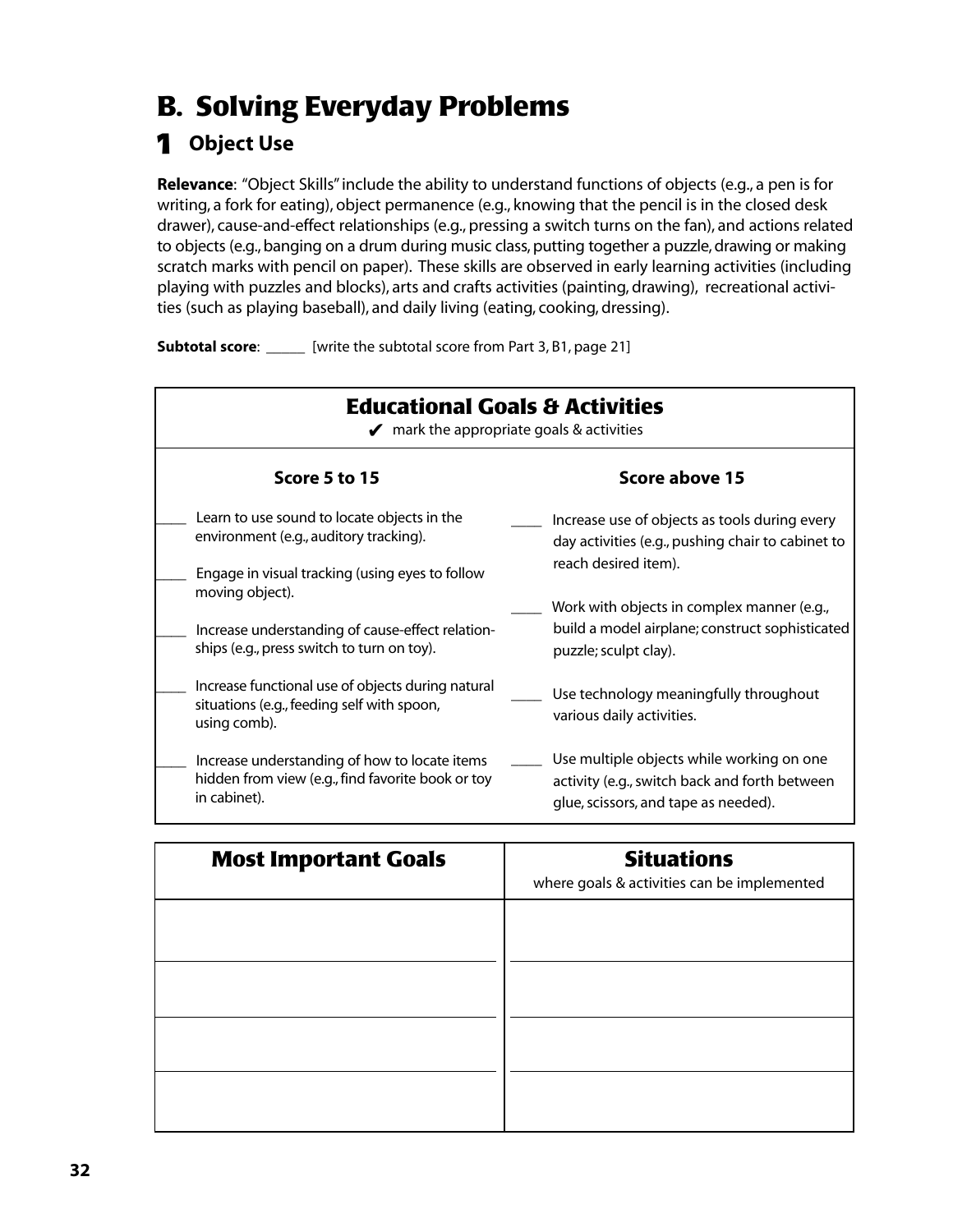### 2 **Classification and Matching**

**Relevance**: Classification and matching refer to one's ability to associate objects on the basis of physical properties and attributes such as size, shape, number, color, texture, function, and category. The presence of these skills means that someone understands differences and similarities between objects. This knowledge can take simple forms (such as matching green things) or complex forms (for example, grouping reptiles). Classification and matching skills are observed in many typical classroom routines, including organizing markers and paints in the art room, collating papers, or sorting materials for a science project.

**Subtotal score:** \_\_\_\_\_ [write the subtotal score from Part 3, B2, page 22]

| <b>Educational Goals &amp; Activities</b><br>$\blacktriangleright$ mark the appropriate goals & activities                        |                                                                                                                                                            |  |
|-----------------------------------------------------------------------------------------------------------------------------------|------------------------------------------------------------------------------------------------------------------------------------------------------------|--|
| Score 4 to 12                                                                                                                     | Score above 12                                                                                                                                             |  |
| Increase understanding of differences between<br>objects based on specific attributes and<br>properties (e.g., big-little).       | Increase recognition of symbols and letters<br>(e.g., by matching or identifying environmental<br>signs such as Boys' Room, Girls' Room, Exit, etc.).      |  |
| Increase ability to match similar objects during<br>functional activities (e.g., separating markers<br>by color for art project). | Recognize similarities and differences between<br>words and letters (e.g., recognize rhyming<br>words, identify words that have same<br>beginning letter). |  |
| Increase understanding of functions of objects<br>(e.g., ball, utensils, crayon).                                                 | Increase level of symbolic understanding                                                                                                                   |  |
| Learn to match pictures to objects<br>(e.g., picture cue of bathroom to physical<br>location of bathroom).                        | (e.g., use computer programs with increasing<br>levels of difficulty to teach abstract symbols<br>such as word-to-word matching).                          |  |
| Increase understanding of familiar persons by<br>voice, sign, or other quality.                                                   | Demonstrate understanding of how things differ<br>by size, shape, color, number, or other physical<br>properties (e.g., simple math or drawing activity).  |  |
|                                                                                                                                   | Organize objects in basic groups (e.g., animals,<br>tools, foods, transportation).                                                                         |  |

| <b>Most Important Goals</b> | <b>Situations</b><br>where goals & activities can be implemented |
|-----------------------------|------------------------------------------------------------------|
|                             |                                                                  |
|                             |                                                                  |
|                             |                                                                  |
|                             |                                                                  |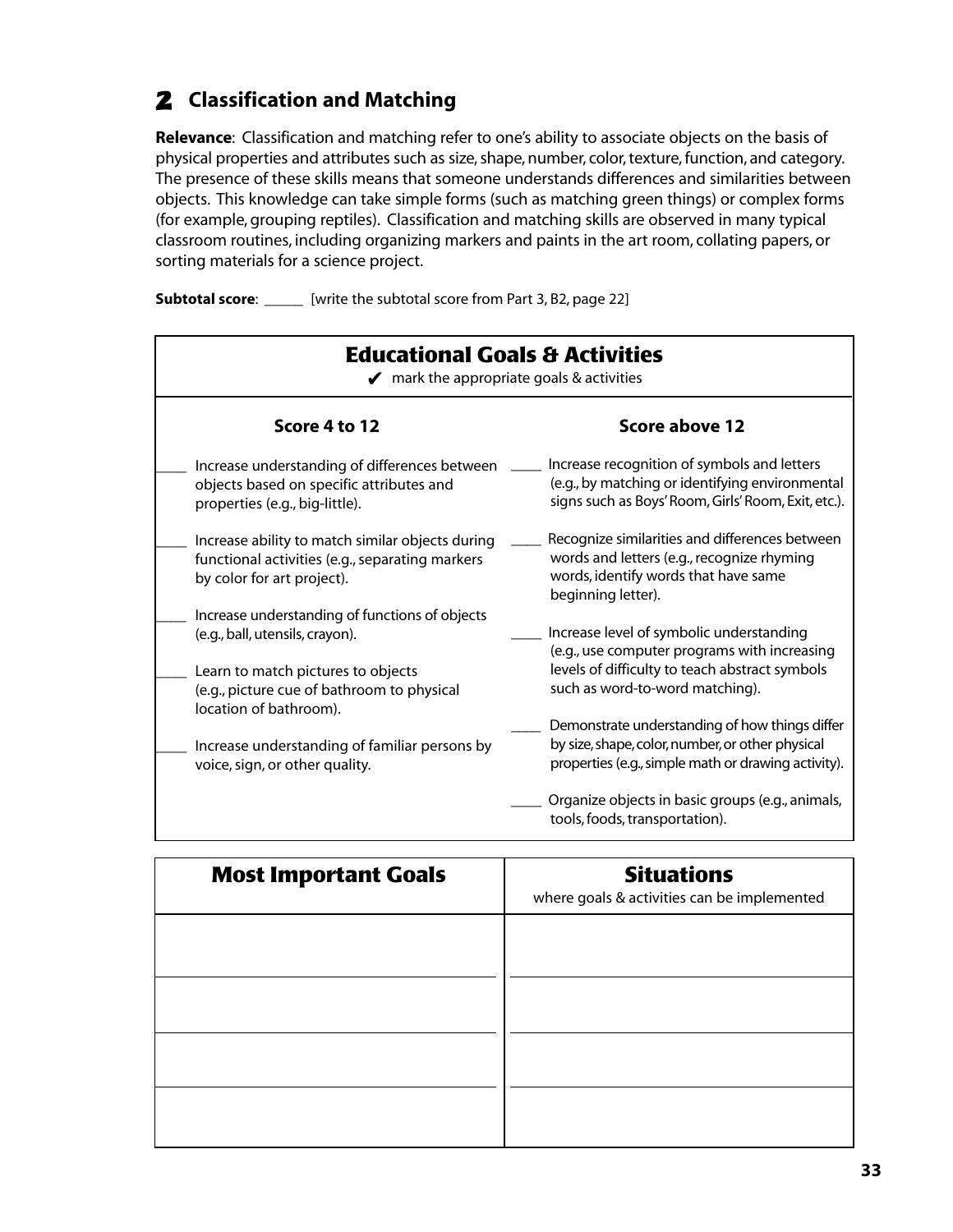### 3 **Early Academic Concepts**

**Relevance**: Academic curricular content includes reading, writing, and mathematics development. Sequencing, or understanding the meaningful order of information and recognizing the steps involved in organizing information is an early component of these academic skills. Basic academic skills are used across various environments and curricular domains, including early reading (e.g., letter identification; sight words), math (e.g., one-to-one correspondence), and sequencing (e.g., following several steps to complete a task). Assessment and teaching of academic skills for deafblind students should also emphasize meaningful, functional, and developmentally age appropriate activities as well as the identification of personal preferences (e.g., individual interests in music, books, sports teams, etc.)

**Subtotal score:** \_\_\_\_\_ [write the subtotal score from Part 3, B3, page 22]

| <b>Educational Goals &amp; Activities</b><br>$\blacktriangleright$ mark the appropriate goals & activities               |                                                                                                                      |
|--------------------------------------------------------------------------------------------------------------------------|----------------------------------------------------------------------------------------------------------------------|
| Score 11 to 33                                                                                                           | Score above 33                                                                                                       |
| Demonstrate understanding of basic concepts<br>(e.g., soft-hard, big-little, up-down).                                   | Demonstrate ability to sequence steps within<br>a task (e.g., craft project involving use of<br>multiple materials). |
| Increase awareness of simple patterns                                                                                    |                                                                                                                      |
| (e.g., rhythm in music).                                                                                                 | Increase functional literacy by recognizing<br>letters and words (e.g., printed name).                               |
| Increase participation in reading activities                                                                             |                                                                                                                      |
| (e.g., maintain interest in highly motivating<br>book).                                                                  | Increase understanding of basic arithmetic<br>including counting and concepts of addition<br>and subtraction.        |
| Increase understanding of simple attributes                                                                              |                                                                                                                      |
| such as shape, color and size.                                                                                           | Increase acquisition of functional skills during<br>peer-mediated activities (e.g., games that                       |
| Increase ability to follow a set of directions<br>during natural activities (e.g., cleaning up after<br>an art project). | focus on word recognition and require basic<br>reading or computation).                                              |
|                                                                                                                          |                                                                                                                      |

| <b>Most Important Goals</b> | <b>Situations</b><br>where goals & activities can be implemented |
|-----------------------------|------------------------------------------------------------------|
|                             |                                                                  |
|                             |                                                                  |
|                             |                                                                  |
|                             |                                                                  |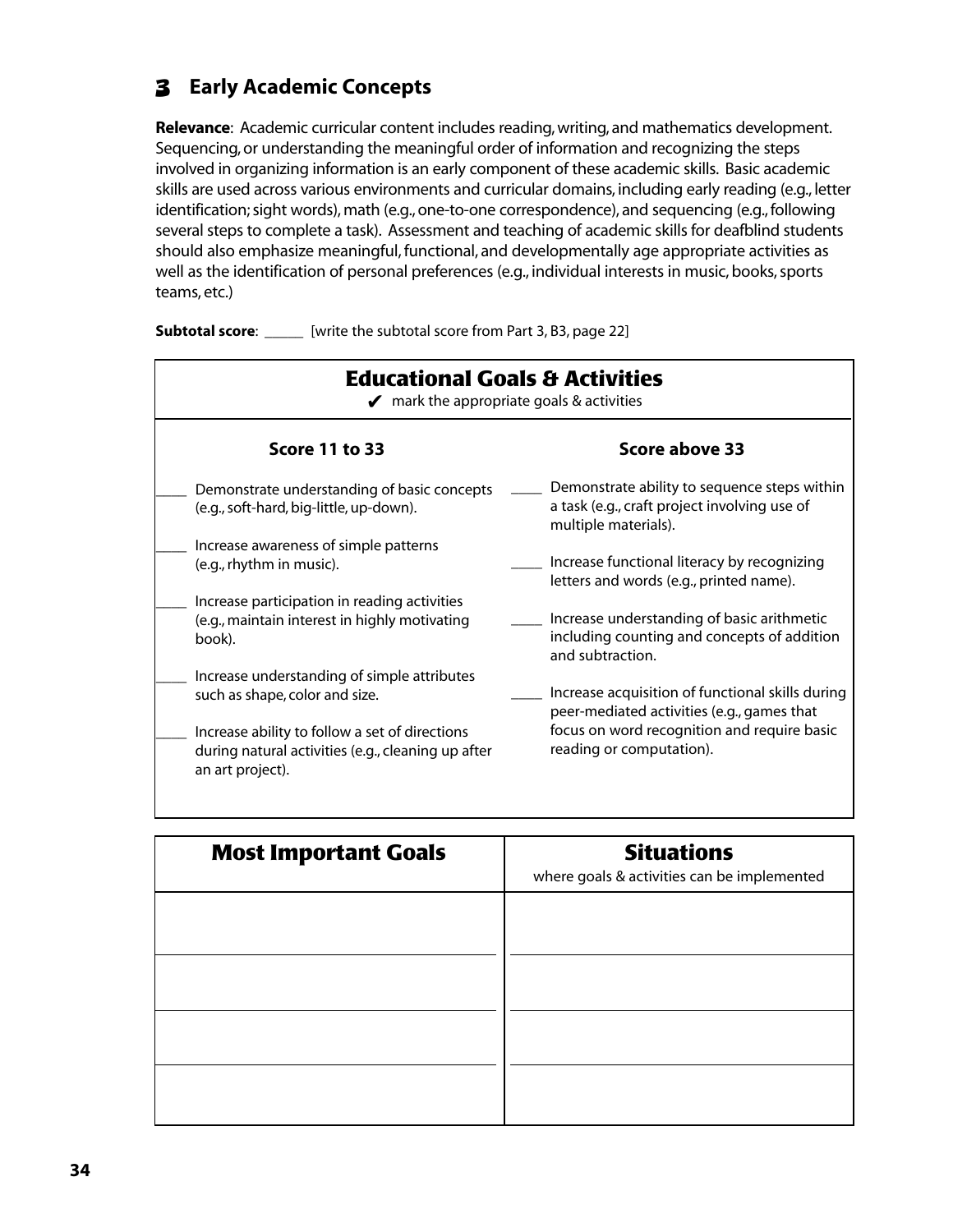# **C. Exploring the Environment**

## 1 **Spatial Relationships**

**Relevance**: This concept refers to the knowledge of two- and three-dimensional space, and reflects an understanding of directionality, orientation, distance, location, and juxtaposition of objects (e.g., putting together a model). It includes a basic sense of understanding of where one is in the environment (e.g., telling left from right, moving around within the immediate environment, finding or locating objects in familiar places). Knowledge of spatial relationships also involves the placement or location of objects, such as doing puzzles, putting away materials, or finding a favorite book or CD.

**Subtotal score:** \_\_\_\_\_ [write the subtotal score from Part 3, C1, page 23]



| <b>Most Important Goals</b> | <b>Situations</b><br>where goals & activities can be implemented |
|-----------------------------|------------------------------------------------------------------|
|                             |                                                                  |
|                             |                                                                  |
|                             |                                                                  |
|                             |                                                                  |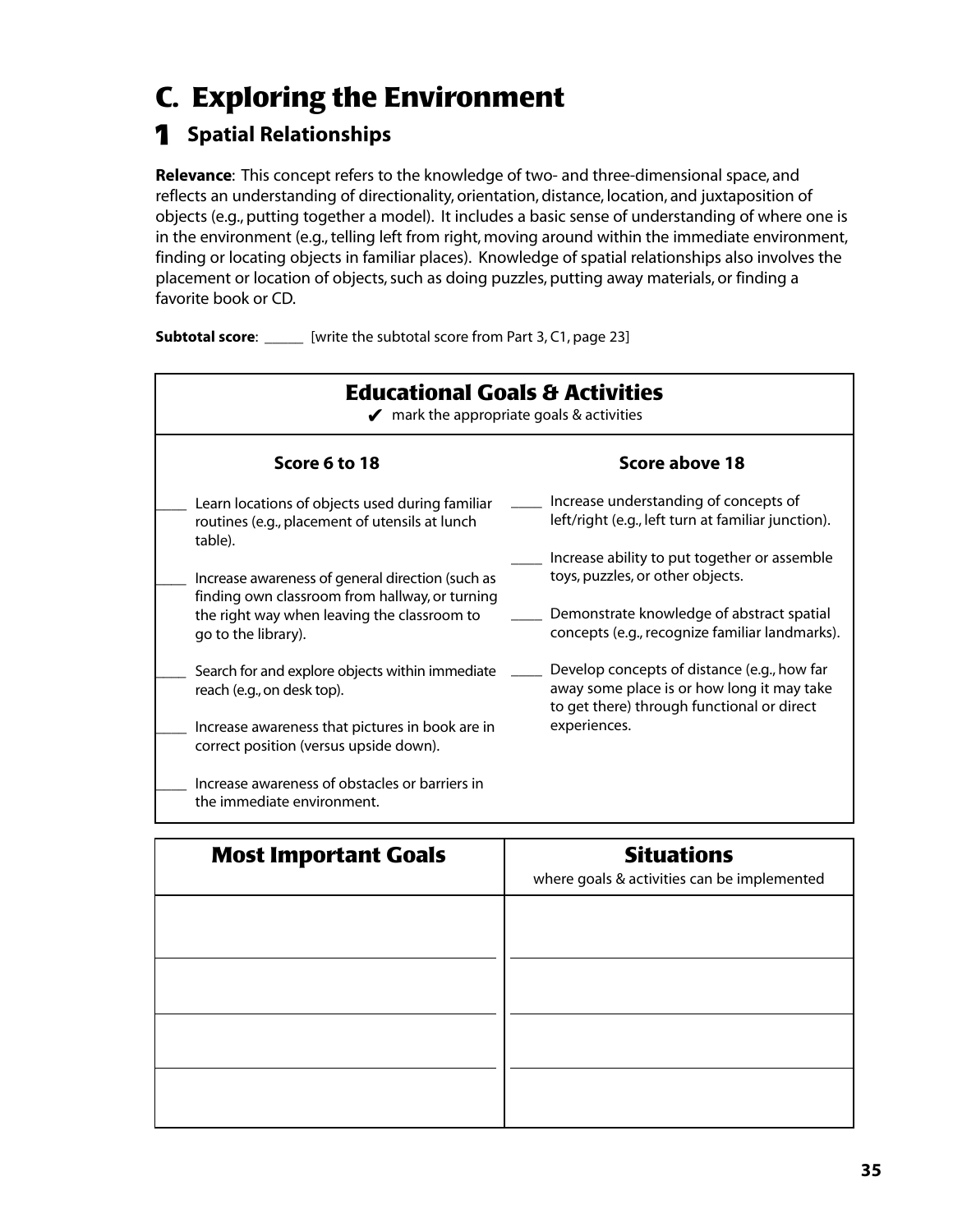### 2 **Awareness of Surroundings**

**Relevance**: Awareness of surroundings is directly involved in orientation and mobility, or the ability to get from one location to another. This concept involves a complex and extensive set of subskills. At basic levels, this concept includes understanding simple position and movement, as in tracking an object by sound or vision as it moves through space (e.g., rolling ball). At higher levels, orientation skills involve having knowledge about the destination of travel, constructing a mental map, planning a route, or circumventing barriers independently. Both perceptual and conceptual learning is involved, since awareness implies that one can recognize and remember important environmental information.

**Subtotal score:** \_\_\_\_\_ [write the subtotal score from Part 3, C2, page 24]

| <b>Educational Goals &amp; Activities</b><br>$\blacktriangleright$ mark the appropriate goals & activities                                  |                                                                                                                    |
|---------------------------------------------------------------------------------------------------------------------------------------------|--------------------------------------------------------------------------------------------------------------------|
| Score 8 to 24                                                                                                                               | Score above 24                                                                                                     |
| Increase awareness of location of objects within<br>close proximity (e.g., favorite toy within reach).                                      | Participate in meaningful travel within the<br>community (e.g., using public transportation).                      |
| Increase goal-directed movement in the class-<br>room (e.g., exploring materials).                                                          | Develop an understanding of location relative<br>to own neighborhood or community.                                 |
| Increase partial participation of movement<br>(e.g., showing readiness or helping to stand up<br>when moving from one activity to another). | Anticipate and successfully negotiate<br>potential obstacles or hazards during travel.                             |
| Recognize familiar landmarks (e.g., classroom<br>door).                                                                                     | Increase ability to represent distance in<br>meaningful terms (e.g., length of time it<br>takes to get somewhere). |
| Develop enriched sensory experiences involv-<br>ing gross motor skills.                                                                     |                                                                                                                    |

| <b>Most Important Goals</b> | <b>Situations</b><br>where goals & activities can be implemented |
|-----------------------------|------------------------------------------------------------------|
|                             |                                                                  |
|                             |                                                                  |
|                             |                                                                  |
|                             |                                                                  |
|                             |                                                                  |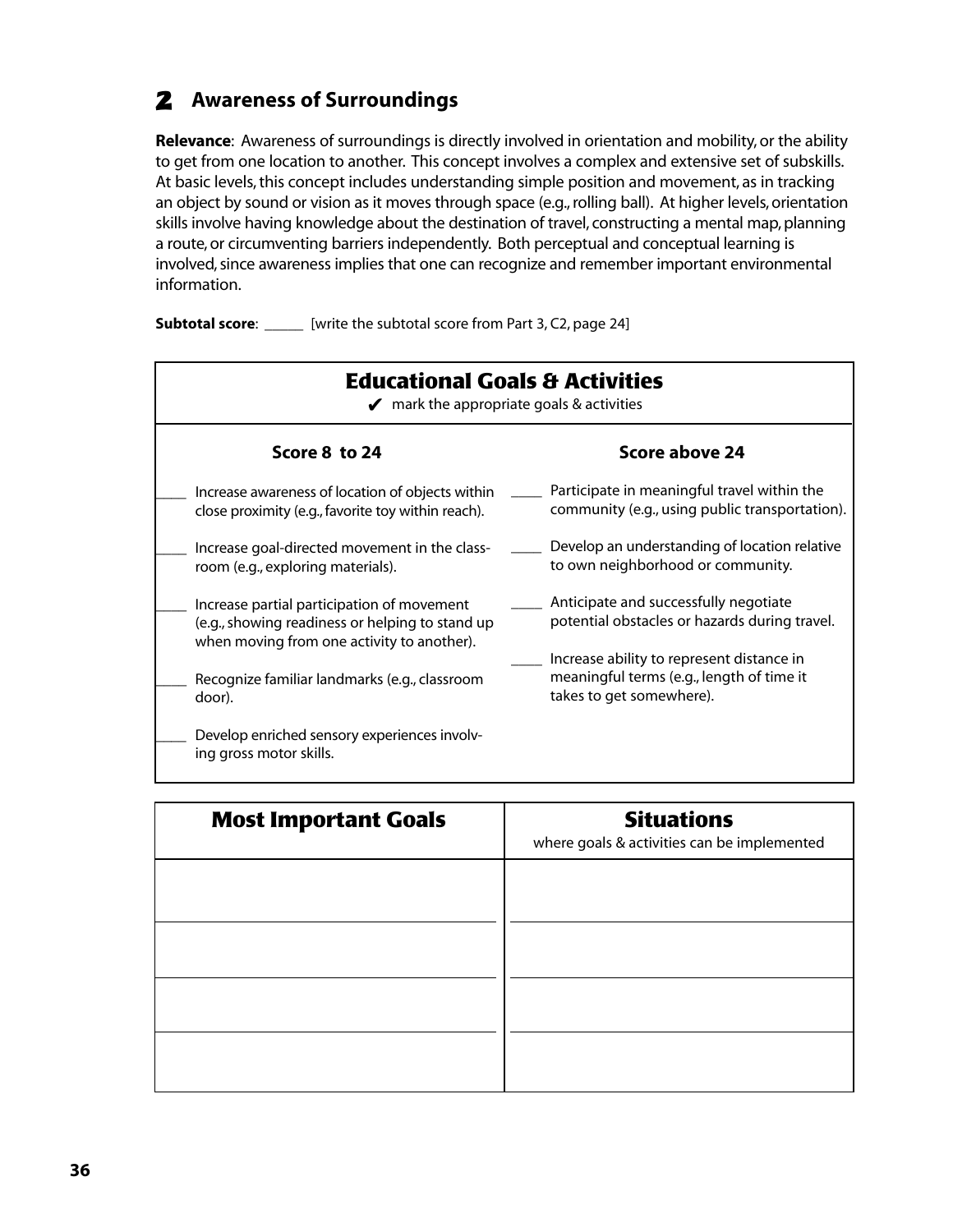### 3 **Multi-Sensory Learning**

**Relevance**: This concept reflects the individual's ability to gather information from a variety of senses. It involves the integration of auditory, visual, tactile, kinesthetic, and/or olfactory information. Communication is often contingent on the ability to use other senses to convey thoughts, as in tactile signing, pointing to picture cues, and reading braille. Multi-sensory learning involves recognition of differences in object properties (e.g., soft, hard, rough, smooth), detecting subtle differences in incoming signals (e.g., tactile signs, braille letters), or learning to use feedback through other senses (e.g., recognizing familiar odors such as from the cafeteria).

**Subtotal score:** \_\_\_\_\_ [write the subtotal score from Part 3, C3, page 24]

| <b>Educational Goals &amp; Activities</b><br>$\blacktriangleright$ mark the appropriate goals & activities                          |                                                                                                                                   |  |
|-------------------------------------------------------------------------------------------------------------------------------------|-----------------------------------------------------------------------------------------------------------------------------------|--|
| Score 7 to 21                                                                                                                       | Score above 21                                                                                                                    |  |
| Increase ability to recognize familiar objects by<br>touch.                                                                         | Demonstrate knowledge and ability to learn<br>position of keys on a brailler.                                                     |  |
| Develop tolerance for touching different<br>textures and materials.                                                                 | Use labels to identify a specific category of<br>objects (e.g., shirts of a certain color).                                       |  |
| Increase discrimination of objects based on<br>recognizable properties such as square side or<br>curved side.                       | Increase functional skills requiring specific<br>tactile-perceptual abilities such as<br>recognizing coins or threading a needle. |  |
| Demonstrate recognition of familiar sounds.                                                                                         | Use computer keyboard for typing and<br>word processing programs.                                                                 |  |
| Increase understanding of touch cues or prompts<br>to initiate a familiar routine (e.g., extend arms<br>when touched on the elbow). | Discriminate different types of clothes by<br>touch.                                                                              |  |

| <b>Most Important Goals</b> | <b>Situations</b><br>where goals & activities can be implemented |
|-----------------------------|------------------------------------------------------------------|
|                             |                                                                  |
|                             |                                                                  |
|                             |                                                                  |
|                             |                                                                  |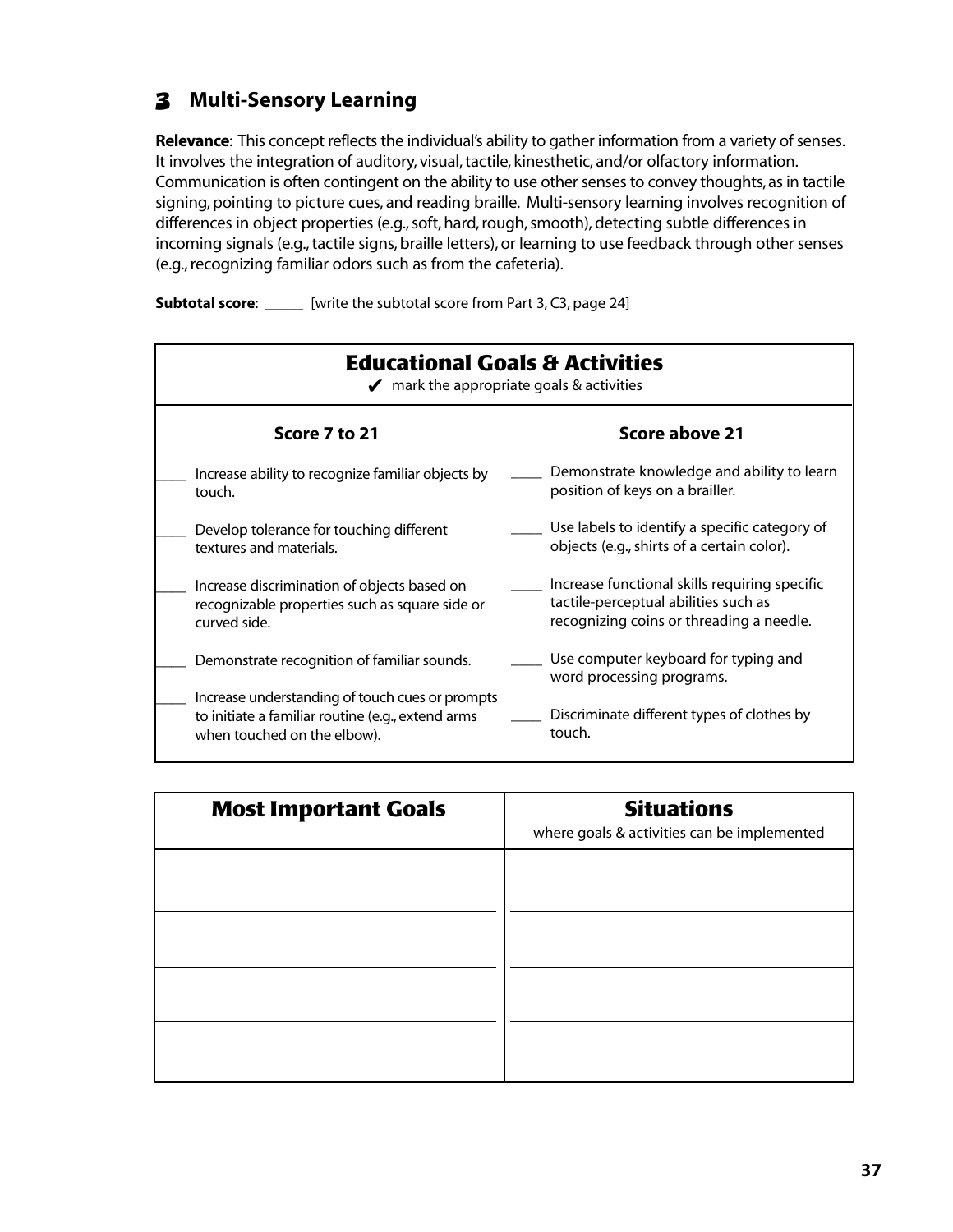# **D. Discovery and Learning**

### 1 **Attention and Motivation**

**Relevance**: Attention and motivation are important for learning and remembering new information. They reflect interest and curiosity in acquiring knowledge, and affect the student's rate of learning. Attention refers to the ability to sustain focus and concentration on a task or activity. It involves the ability to focus on essential information and ignore irrelevant "background noise." Motivation implies a sense of gratification for the process of learning. In other words, discovery and acquisition of knowledge are experienced by children as rewards of learning.

**Subtotal score:** \_\_\_\_\_\_ [write the subtotal score from Part 3, D1, page 25]



| <b>Most Important Goals</b> | <b>Situations</b><br>where goals & activities can be implemented |
|-----------------------------|------------------------------------------------------------------|
|                             |                                                                  |
|                             |                                                                  |
|                             |                                                                  |
|                             |                                                                  |